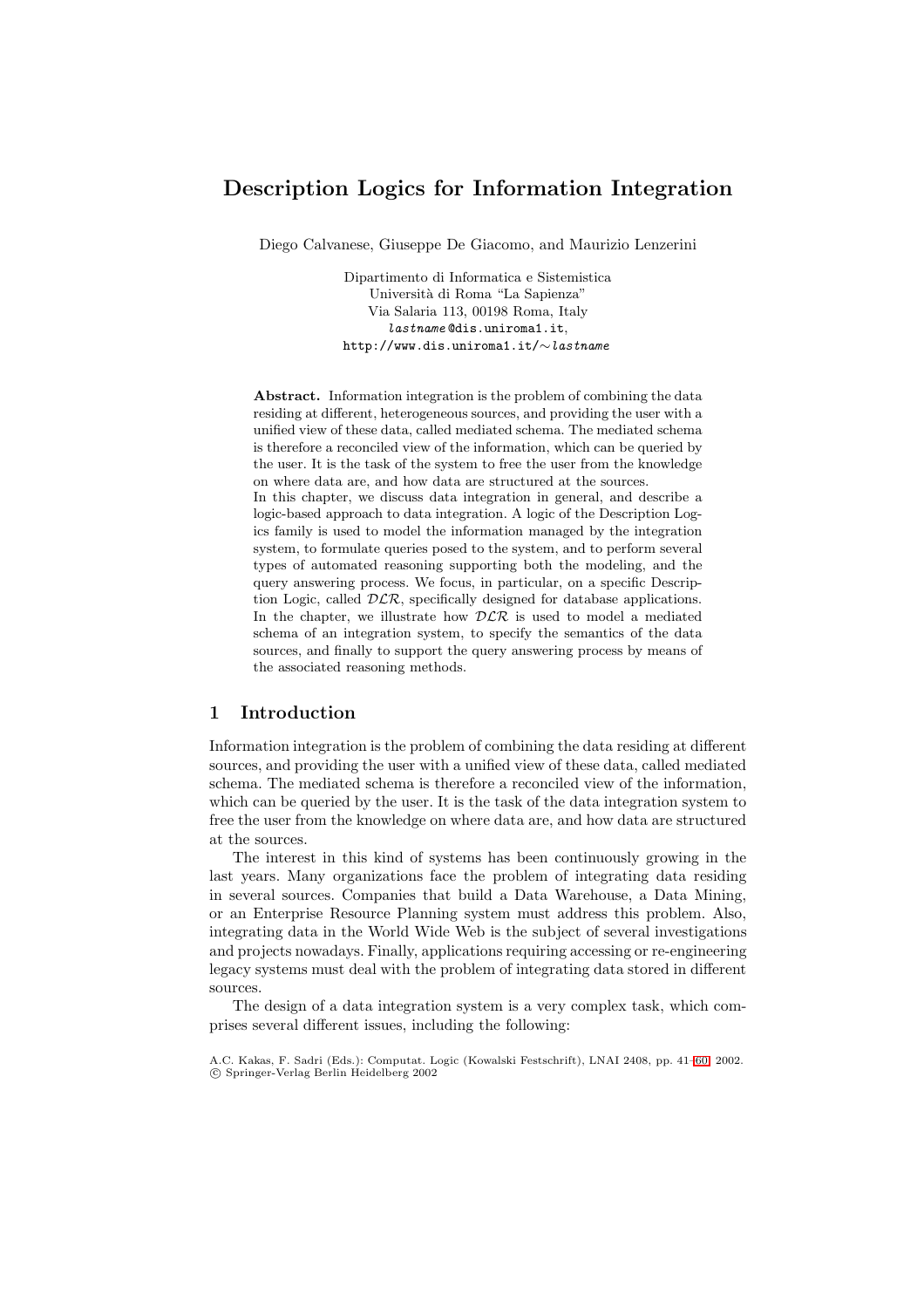- 1. heterogeneity of the sources,
- 2. relation between the mediated schema and the sources,
- 3. limitations on the mechanisms for accessing the sources,
- 4. materialized vs. virtual integration,
- 5. data cleaning and reconciliation,
- 6. how to process queries expressed on the mediated schema.

Problem (1) arises because sources are typically heterogeneous, meaning that they adopt different models and systems for storing data. This poses challenging problems in specifying the mediated schema. The goal is to design such a schema so as to provide an appropriate abstraction of all the data residing at the sources. One aspect deserving special attention is the choice of the language used to express the mediated schema. Since such a schema should mediate among different representations of overlapping worlds, the language should provide flexible and powerful representation mechanisms. We refer to [\[34\]](#page-18-0) for a more detailed discussion on this subject. Following the work in [\[32](#page-18-1)[,16](#page-17-0)[,40\]](#page-18-2), in this paper we use a formalism of the family of Description Logics to specify mediated schemas.

With regard to Problem (2), two basic approaches have been used to specify the relation between the sources and the mediated schema. The first approach, called *global-as-view* (or query-based), requires that the mediated schema is expressed in terms of the data sources. More precisely, to every concept of the mediated schema, a view over the data sources is associated, so that its meaning is specified in terms of the data residing at the sources. The second approach, called *local-as-view* (or source-based), requires the mediated schema to be specified independently from the sources. The relationships between the mediated schema and the sources are established by defining every source as a view over the mediated schema. Thus, in the local-as-view approach, we specify the meaning of the sources in terms of the concepts in the mediated schema. It is clear that the latter approach favors the extensibility of the integration system, and provides a more appropriate setting for its maintenance. For example, adding a new source to the system requires only to provide the definition of the source, and does not necessarily involve changes in the mediated schema. On the contrary, in the global-as-view approach, adding a new source typically requires changing the definition of the concepts in the mediated schema. For this reason, in the rest of the paper, we adopt the local-as-view approach. A comparison between the two approaches is reported in [\[51\]](#page-19-1).

Problem (3) refers to the fact, that, both in the local-as-view and in the global-as-view approach, it may happen that a source presents some limitations on the types of accesses it supports. A typical example is a web source accessible through a form where one of the fields must necessarily be filled in by the user. Such a situation can be modeled by specifying the source as a relation supporting only queries with a selection on a column. Suitable notations have been proposed for such situations [\[44\]](#page-18-3), and the consequences of these access limitations on query processing in integration systems have been investigated in several papers [\[44](#page-18-3)[,43,](#page-18-4)[27](#page-17-1)[,56](#page-19-2)[,55](#page-19-3)[,41,](#page-18-5)[42\]](#page-18-6).

Problem (4) deals with a further criterion that we should take into account in the design of a data integration system. In particular, with respect to the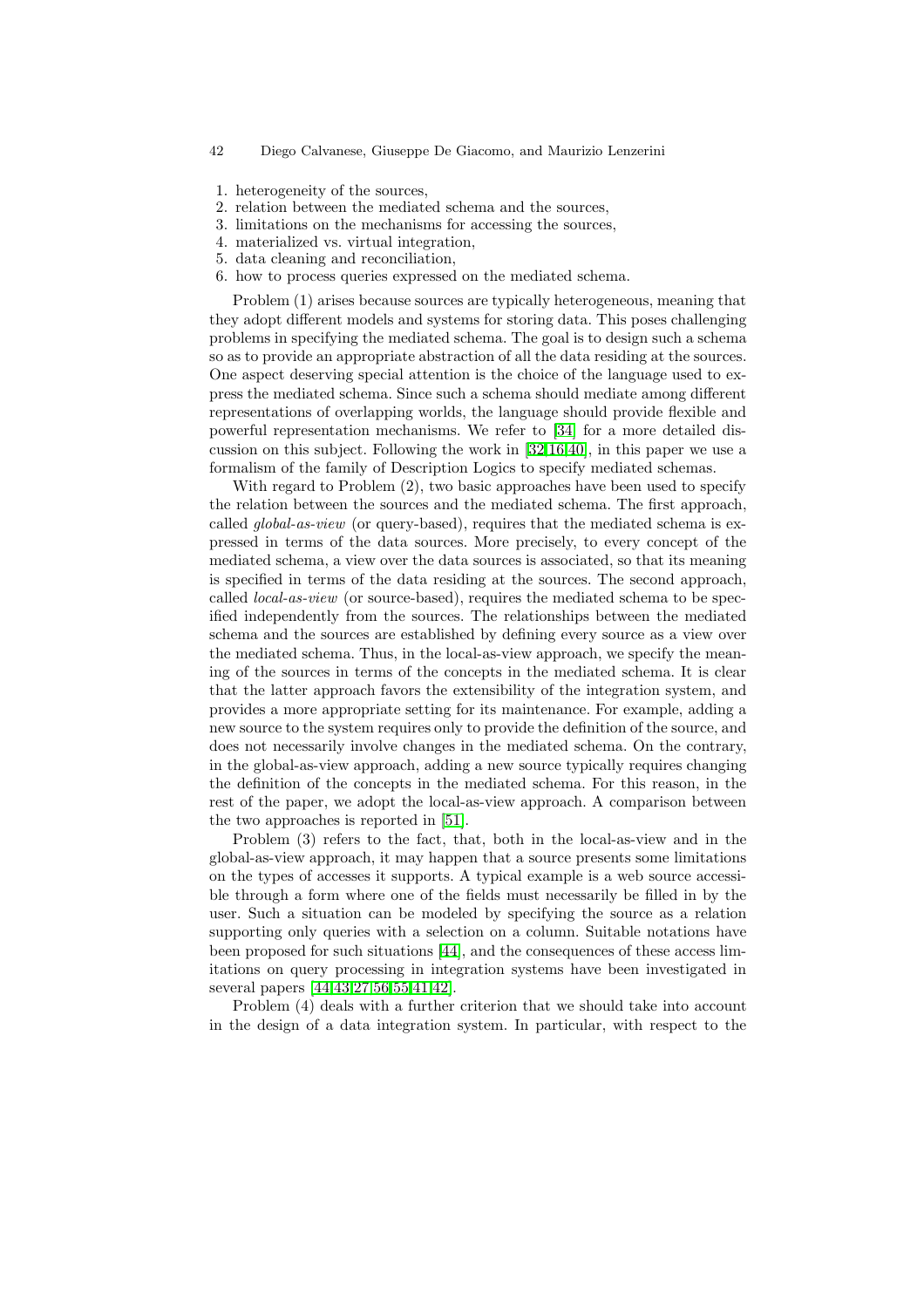data explicitely managed by the system, we can follow two different approaches, called *materialized* and *virtual*. In the materialized approach, the system computes the extensions of the concepts in the mediated schema by replicating the data at the sources. In the virtual approach, data residing at the sources are accessed during query processing, but they are not replicated in the integration system. Obviously, in the materialized approach, the problem of refreshing the materialized views in order to keep them up-to-date is a major issue [\[34\]](#page-18-0). In the following, we only deal with the virtual approach.

Whereas the construction of the mediated schema concerns the intentional level of the data integration system, problem (5) refers to a number of issues arising when considering the integration at the extensional/instance level. A first issue in this context is the interpretation and merging of the data provided by the sources. Interpreting data can be regarded as the task of casting them into a common representation. Moreover, the data returned by various sources need to be converted/reconciled/combined to provide the data integration system with the requested information. The complexity of this reconciliation step is due to several problems, such as possible mismatches between data referring to the same real world object, possible errors in the data stored in the sources, or possible inconsistencies between values representing the properties of the real world objects in different sources [\[28\]](#page-17-2). The above task is known in the literature as *Data Cleaning and Reconciliation*, and the interested reader is referred to [\[28,](#page-17-2)[10](#page-16-0)[,4\]](#page-16-1) for more details on this subject.

Finally, problem (6) is concerned with one of the most important issues in a data integration system, i.e., the choice of the method for computing the answer to queries posed in terms of the mediated schema. While query answering in the global-as-view approach typically reduces to unfolding, an integration system based on the local-as-view approach must resort to more sophisticated query processing techniques. The main issue is that the system should be able to reexpress the query in terms of a suitable set of queries posed to the sources. In this reformulation process, the crucial step is deciding how to decompose the query on the mediated schema into a set of subqueries on the sources, based on the meaning of the sources in terms of the concepts in the mediated schema. The computed subqueries are then shipped to the sources, and the results are assembled into the final answer.

In the rest of this paper, we concentrate on Problem (6), namely, query processing in a data integration system specified by means of the local-as-view approach, and we present the following contributions:

**–** We first provide a logical formalization of the problem. In particular, we illustrate a general architecture for a data integration system, comprising a mediated schema, a set of views, and a query. Query processing in this setting is formally defined as the problem of *answering queries using views*: compute the answer to a query only on the basis of the extension of a set of views [\[1](#page-16-2)[,29\]](#page-17-3). We observe that, besides data integration, this problem is relevant in several fields, including data warehousing [\[54\]](#page-19-4), query optimization [\[17\]](#page-17-4), supporting physical data independence [\[50\]](#page-19-5), etc.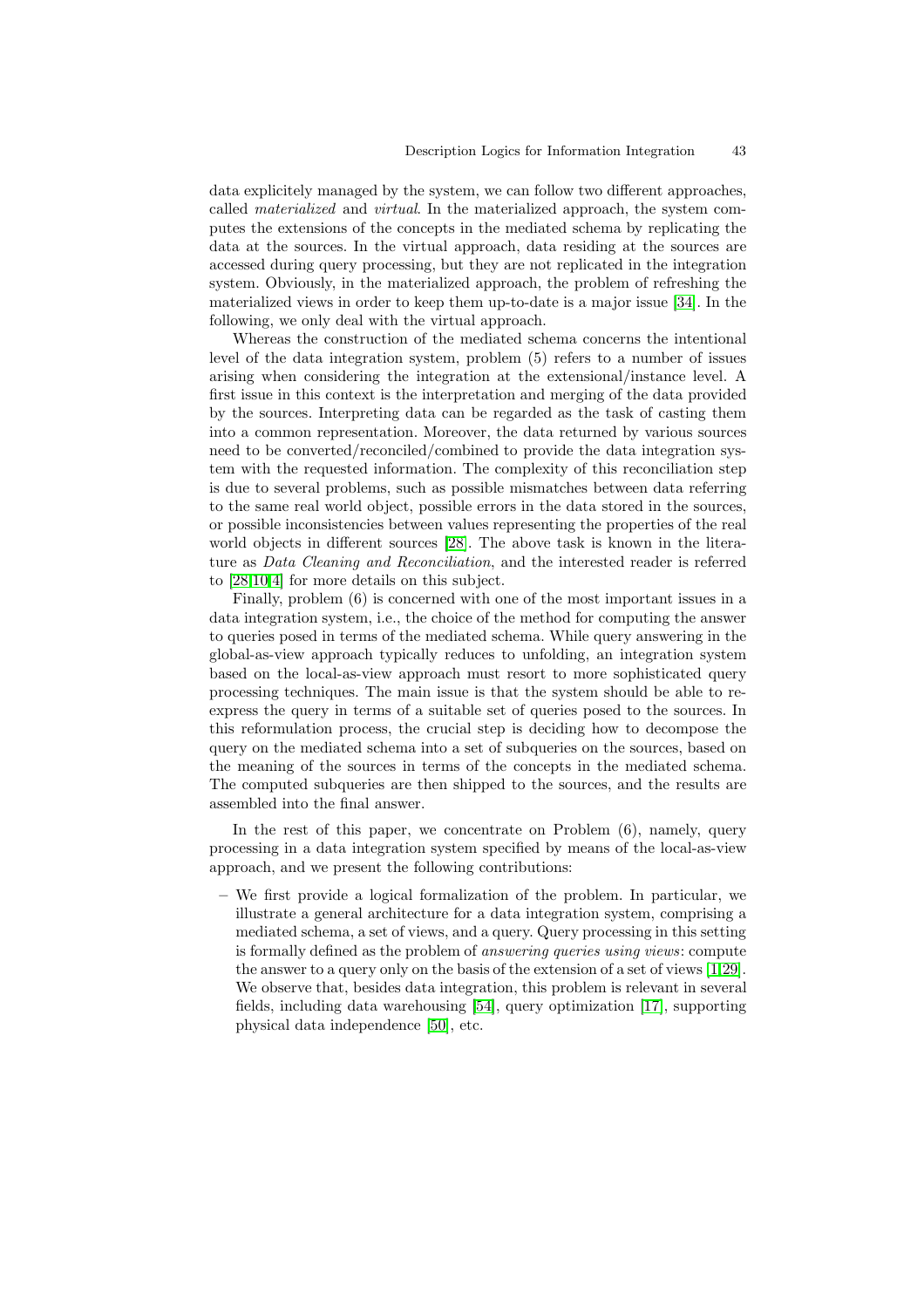- **–** Then we instantiate the general framework to the case where schemas, views and queries are expressed by making use of a particular logical language. In particular:
	- The mediated schema is expressed in terms of a knowledge base constituted by general inclusion assertions and membership assertions, formulated in an expressive Description Logic [\[6\]](#page-16-3).
	- Queries and views are expressed as non-recursive datalog programs, whose predicates in the body are concepts or relations that appear in the knowledge base.
	- For each view, it can be specified whether the provided extension is sound, complete, or exact with respect to the view definition [\[1,](#page-16-2)[11\]](#page-16-4). Such assumptions are used in data integration with the following meaning. A *sound view* corresponds to an information source which is known to produce only, but not necessarily all, the answers to the associated query. A *complete view* models a source which is known to produce all answers to the associated query, and maybe more. Finally, an *exact view* is known to produce exactly the answers to the associated query.
- **–** We then illustrate a technique for the problem of answering queries using views in our setting. We first describe how to formulate the problem in terms of logical implication, and then we present a technique to check logical implication in 2EXPTIME worst case complexity.

The paper is organized as follows. Section [2](#page-3-0) presents the general framework. Section [3](#page-6-0) illustrates the use of Description Logics for setting up a particular architecture for data integration, according to the general framework. Section [4](#page-9-0) presents the method we use for query answering using views in our architecture. Section [5](#page-14-0) describes other works on the problem of answering query using views. Finally, Section [6](#page-15-0) concludes the paper.

# <span id="page-3-0"></span>**2 Framework**

In this section we set up a logical framework for data integration. Since we assume to work with relational databases, in the following we refer to a relational alphabet  $A$ , i.e., an alphabet constituted by a set of predicate and constant symbols. Predicate symbols are used to denote the relations in the database, whereas constant symbols denote the objects stored in relations. We adopt the so-called *unique name assumption*, i.e., we assume that different constants denote different objects.

A database (DB)  $\mathcal{DB}$  is simply a set of relations, one for each predicate symbol in the alphabet A. The relation corresponding to the predicate symbol  $R_i$  is constituted by a set of tuples of constants, which specify the objects that satisfy the relation associated to  $R_i$ .

The main components of a data integration system are the mediated schema, the sources, and the queries. Each component is expressed in a specific language over the alphabet  $\mathcal{A}$ :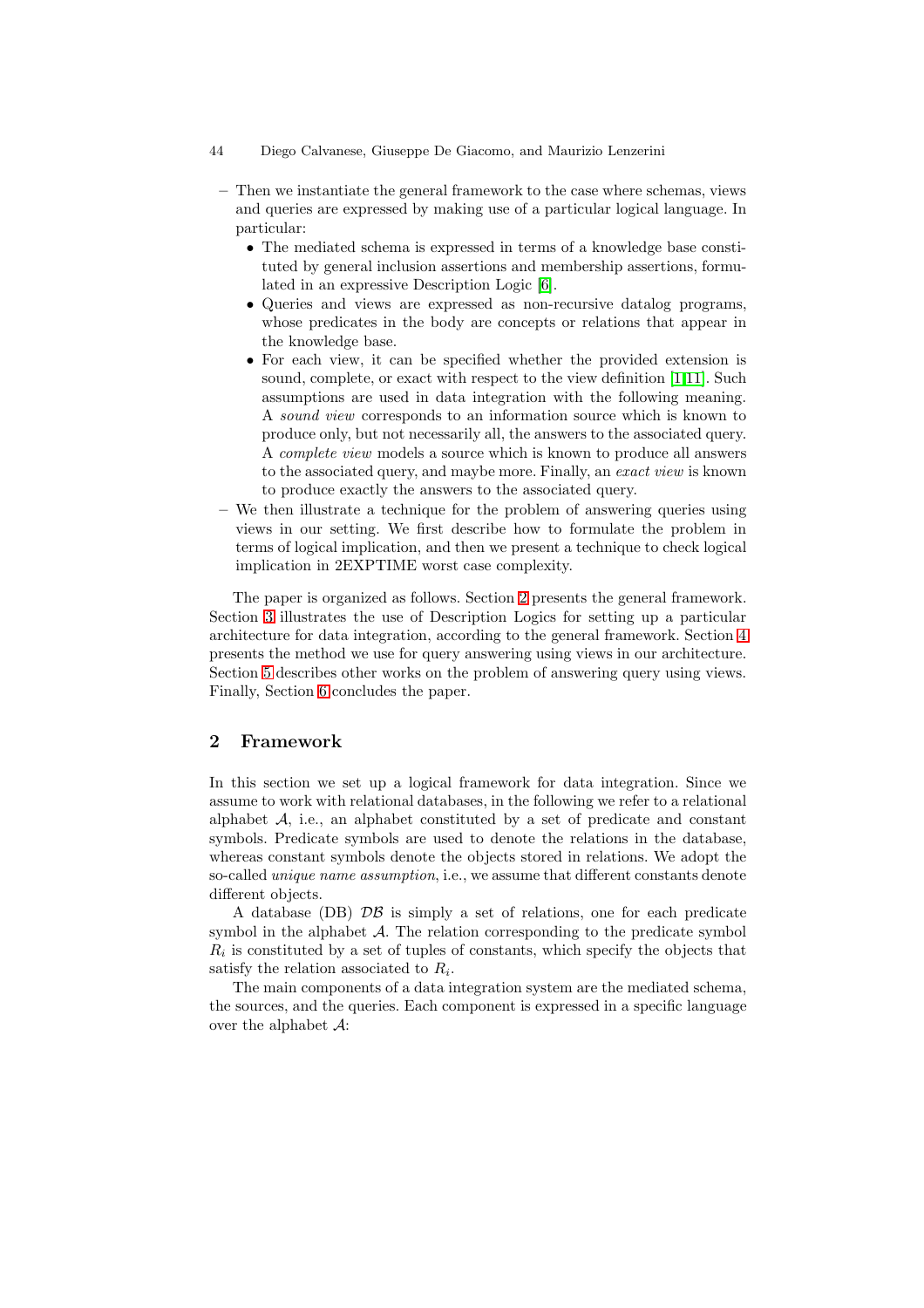- the *mediated schema* is expressed in the schema language  $\mathcal{L}_{\mathcal{S}}$ ,
- **–** the *sources* are modeled as views over the mediated schema, expressed in the view language  $\mathcal{L}_{\mathcal{V}}$ ,
- **–** *queries* are issued over the mediated schema, and are expressed in the query language  $\mathcal{L}_{\mathcal{Q}}$ .

In what follows, we provide a specification of the three components of a data integration system.

- $-$  The mediated schema  $\mathcal S$  is a set of constraints, each one expressed in the language  $\mathcal{L}_{\mathcal{S}}$  over the alphabet A. The language  $\mathcal{L}_{\mathcal{S}}$  determines the expressiveness allowed for specifying the schema of our database, i.e., the constraints that the database must satisfy. If  $\mathcal S$  is constituted by the constraints  $\{\mathcal{C}_1,\ldots,\mathcal{C}_n\}$ , we say that a database  $\mathcal{DB}$  satisfies S if all constraints  $\mathcal{C}_1,\ldots,\mathcal{C}_n$  are satisfied by  $\mathcal{DB}.$
- The sources are modeled in terms of a set of views  $V = \{V_1, \ldots, V_m\}$  over the mediated schema. Associated to each view  $V_i$  we have:
	- A definition  $def(V_i)$  in terms of a query  $V_i(\boldsymbol{x}) \leftarrow v_i(\boldsymbol{x}, \boldsymbol{y})$  over  $\mathcal{DB}$ , where  $v_i(\boldsymbol{x}, \boldsymbol{y})$  is expressed in the language  $\mathcal{L}_\mathcal{V}$  over the alphabet A. The arity of  $x$  determines the arity of the view  $V_i$ .
	- A set  $ext(V_i)$  of tuples of constants, which provides the information about the extension of  $V_i$ , i.e., the content of the sources. The arity of each tuple is the same as that of  $V_i$ .
	- A specification  $as(V_i)$  of which *assumption* to adopt for the view  $V_i$ , i.e., how to interpret the content of the source  $ext(V_i)$  with respect to the actual set of tuples in  $\mathcal{DB}$  that satisfy  $V_i$ . We describe below the various possibilities that we consider for  $as(V_i)$ .
- $-$  A query is expressed in the language  $\mathcal{L}_{\mathcal{Q}}$  over the alphabet  $\mathcal{A}$ , and is intended to provide the specification of which data to extract from the virtual database represented in the integration system. In general, if  $Q$  is a query and  $\overline{DB}$  is a database sats fying S, we denote with  $ans(Q, DB)$  the set of tuples in  $DB$ that satisfy Q.

The specification  $as(V_i)$  determines how accurate is the knowledge on the pairs satisfying the views, i.e., how accurate is the source with respect to the specification  $def(V<sub>i</sub>)<sup>1</sup>$  $def(V<sub>i</sub>)<sup>1</sup>$  $def(V<sub>i</sub>)<sup>1</sup>$ . As pointed out in several papers [\[1](#page-16-2)[,29](#page-17-3)[,37,](#page-18-7)[11\]](#page-16-4), the following three assumptions are relevant in a data integration system:

 $-$  *Sound Views.* When a view  $V_i$  is *sound* (denoted with  $as(V_i) = sound$ ), its extension provides any subset of the tuples satisfying the corresponding definition. In other words, from the fact that a tuple is in  $ext(V_i)$  one can conclude that it satisfies the view, while from the fact that a tuple is not in  $ext(V_i)$ one cannot conclude that it does not satisfy the view. Formally, a database  $\mathcal{DB}$  is *coherent with the sound view*  $V_i$ , if  $ext(V_i) \subseteq ans(det(V_i), \mathcal{DB})$ .

<span id="page-4-0"></span> $1$  In some papers, for example [\[11\]](#page-16-4), different assumptions on the domain of the database are also taken into account.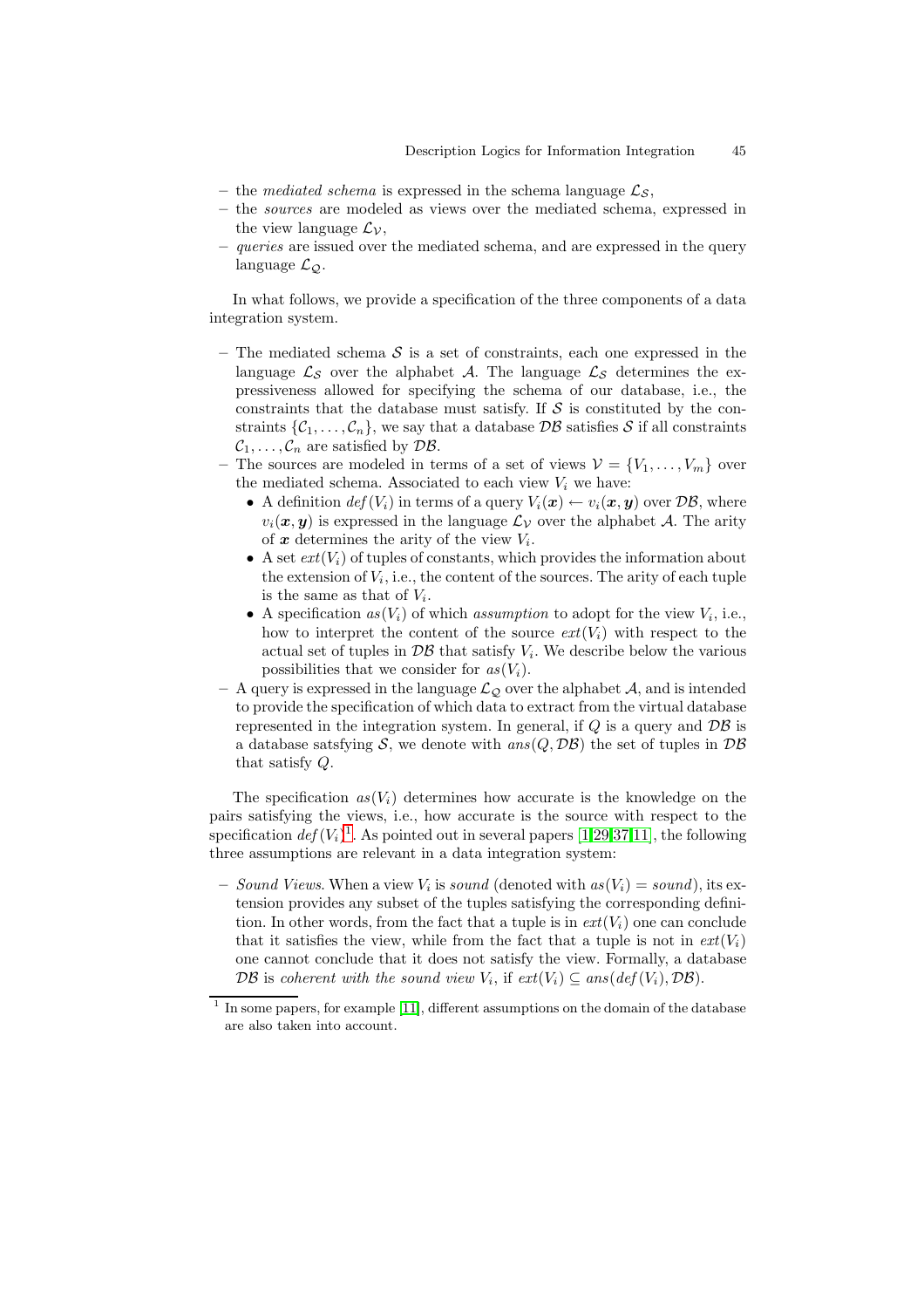- $\sim$  *Complete Views.* When a view  $V_i$  is *complete* (denoted with  $as(V_i)$  = *complete*), its extension provides any superset of the tuples satisfying the corresponding definition. In other words, from the fact that a tuple is in  $ext(V<sub>i</sub>)$  one cannot conclude that such a tuple satisfies the view. On the other hand, from the fact that a tuple is not in  $ext(V_i)$  one can conclude that such a tuple does not satisfy the view. Formally, a database  $\mathcal{DB}$  is *coherent with the complete view*  $V_i$ , if  $ext(V_i) \supseteq ans(det(V_i), DB)$ .
- $P = Exact \; Views.$  When a view  $V_i$  is *exact* (denoted with  $as(V_i) = exact$ ), its extension is exactly the set of tuples of objects satisfying the corresponding definition. Formally, a database  $\mathcal{DB}$  is *coherent with the exact view*  $V_i$ , if  $ext(V_i) = ans(det(V_i), DB).$

The ultimate goal of a data integration system is to allow a client to extract information from the database, taking into account that the only knowledge s/he has on the database is the extension of the set of views, i.e., the content of the sources. More precisely, the problem of extracting information from the data integration system reduces to the problem of *answering queries using views*. Given

- **–** a schema S,
- $-$  a set of views  $\mathcal{V} = \{V_1, \ldots, V_m\}$ , with, for each  $V_i$ ,
	- its definition  $def(V_i)$ ,
	- its extension  $ext(V_i)$ , and
	- the specification  $as(V_i)$  of whether it is sound, complete, or exact,
- **–** a query Q of arity n, and
- $-$  a tuple  $\boldsymbol{d} = (d_1, \ldots, d_n)$  of constants,

the problem consists in deciding whether  $d \in ans(Q, \mathcal{S}, \mathcal{V})$ , i.e., deciding whether  $(d_1,\ldots,d_n) \in ans(Q,\mathcal{DB})$ , for each  $\mathcal{DB}$  such that:

- $-$  DB satisfies the schema  $\mathcal{S}$ ,
- $-\mathcal{DB}$  is coherent with  $V_1,\ldots,V_m$ .

¿From the above definition, it is easy to see that answering queries using views is essentially an extended form of reasoning in the presence of incomplete information [\[53\]](#page-19-6). Indeed, when we answer the query on the basis of the views, we know only the extensions of the views, and this provides us with only partial information on the database. Moreover, since the query language may admit various forms of incomplete information (due to union, for instance), there are in general several possible databases that are coherent with the views.

The following example rephrases an example given in [\[1\]](#page-16-2).

*Example 1.* Consider a relational alphabet containing (among other symbols) a binary predicate couple, and two constants Ann and Bill. Consider also two views female and male, respectively with definitions

> $f$ female $(f) \leftarrow$  couple $(f, m)$  $male(m) \leftarrow couple(f, m)$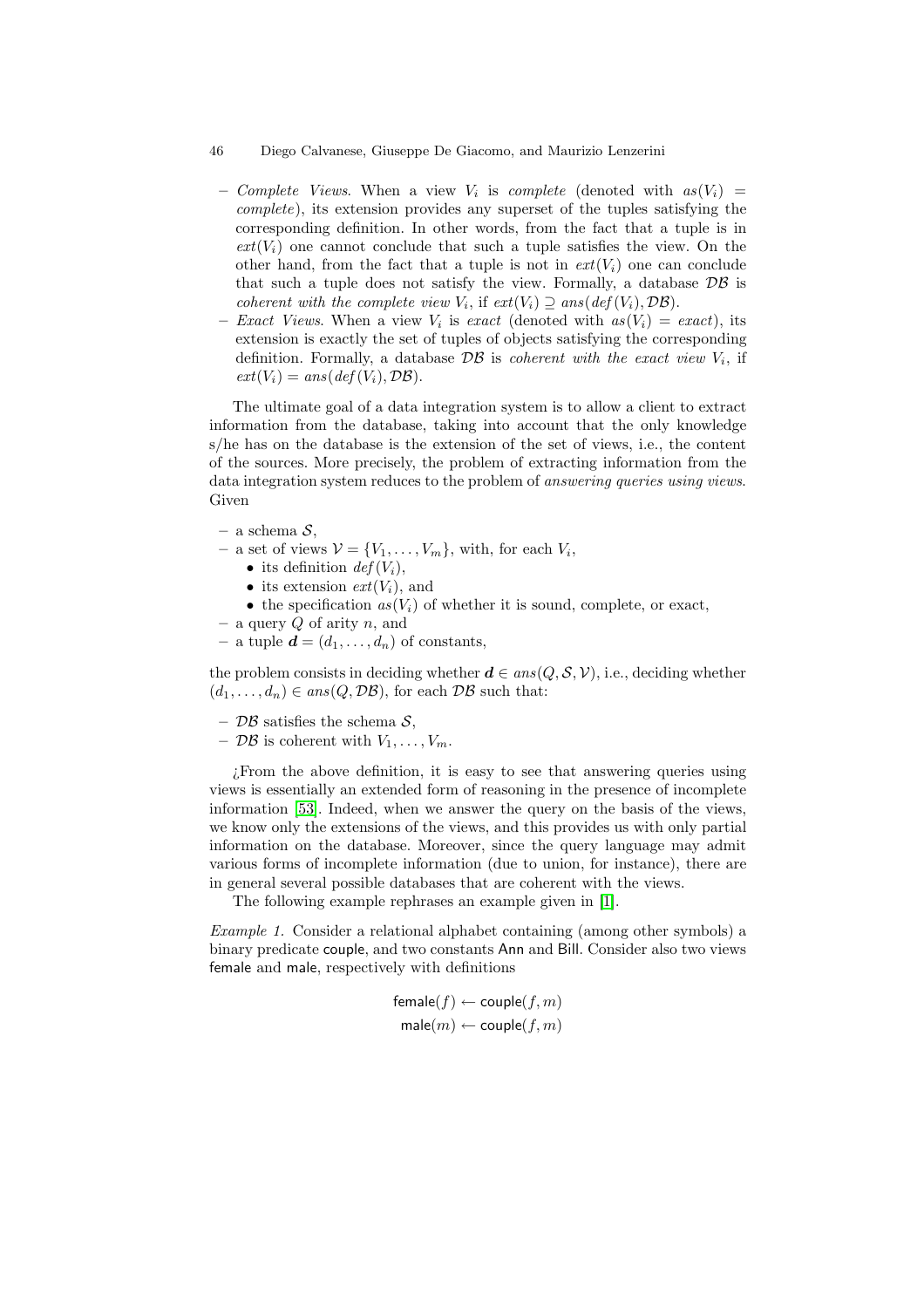and extensions  $ext{f$  (female) = {Ann} and  $ext{ (male )}$  = {Bill}, and assume that there are no constraints imposed by a schema.

If both views are sound, we only know that some couple has Ann as its female component and Bill as its male component. Therefore, the query  $Q_c(x, y) \leftarrow$  couple $(x, y)$  asking for all couples would return an empty answer, i.e.,  $ans(Q_c, \mathcal{S}, \mathcal{V}) = \emptyset$ . However, if both views are exact, we can conclude that all couples have Ann as their female component and Bill as their male component, and hence that (Ann, Bill) is the only couple, i.e.,  $ans(Q_c, S, V) = (Ann, Bill)$ .

## <span id="page-6-0"></span>**3 Specifying the Content of the Data Integration System**

We propose here an architecture for data integration that is coherent with the framework described in Section [2,](#page-3-0) and is based on Description Logics [\[9](#page-16-5)[,8\]](#page-16-6). In such an architecture, to specify mediated schemas, views, and queries we use the Description Logic  $D\mathcal{LR}$  [\[6\]](#page-16-3). We first introduce  $D\mathcal{LR}$ , and then we illustrate how we use the logic to specify the three components of a data integration system.

#### **3.1 The Description Logic** *DLR*

*Description Logics*[2](#page-6-1) (DLs) have been introduced in the early 80's in the attempt to provide a formal ground to Semantic Networks and Frames. Since then they have evolved into knowledge representation languages that are able to capture virtually all class-based representation formalisms used in Artificial Intelligence, Software Engineering, and Databases. One of the distinguishing features of the work on these logics is the detailed computational complexity analysis both of the associated reasoning algorithms, and of the logical implication problem that the algorithms are supposed to solve. By virtue of this analysis, most of these logics have optimal reasoning algorithms, and practical systems implementing such algorithms are now used in several projects. In DLs, the domain of interest is modeled by means of *concepts* and *relations*, which denote classes of objects and relationships, respectively.

Here, we focus our attention on the DL  $DLR$  [\[5](#page-16-7)[,6\]](#page-16-3). The basic elements of DLR are *concepts* (unary relations), and n*-ary relations*. We assume to deal with an alphabet  $A$  constituted by a finite set of atomic relations, atomic concepts, and *constants*, denoted by P, A, and a, respectively. We use R to denote arbitrary relations (of given arity between 2 and  $n_{max}$ ), and C to denote arbitrary concepts, respectively built according to the following syntax:

$$
R ::= \top_n | P | \$i/n : C | \neg R | R_1 \sqcap R_2
$$
  

$$
C ::= \top_1 | A | \neg C | C_1 \sqcap C_2 | \exists [\$i]R | (\leq k [\$i]R)
$$

where i denotes a component of a relation, i.e., an integer between 1 and  $n_{max}$ ,  $n$  denotes the *arity* of a relation, i.e., an integer between 2 and  $n_{max}$ , and  $k$ denotes a nonnegative integer. We also use the following abbreviations:

<span id="page-6-1"></span><sup>2</sup> See http://dl.kr.org for the home page of Description Logics.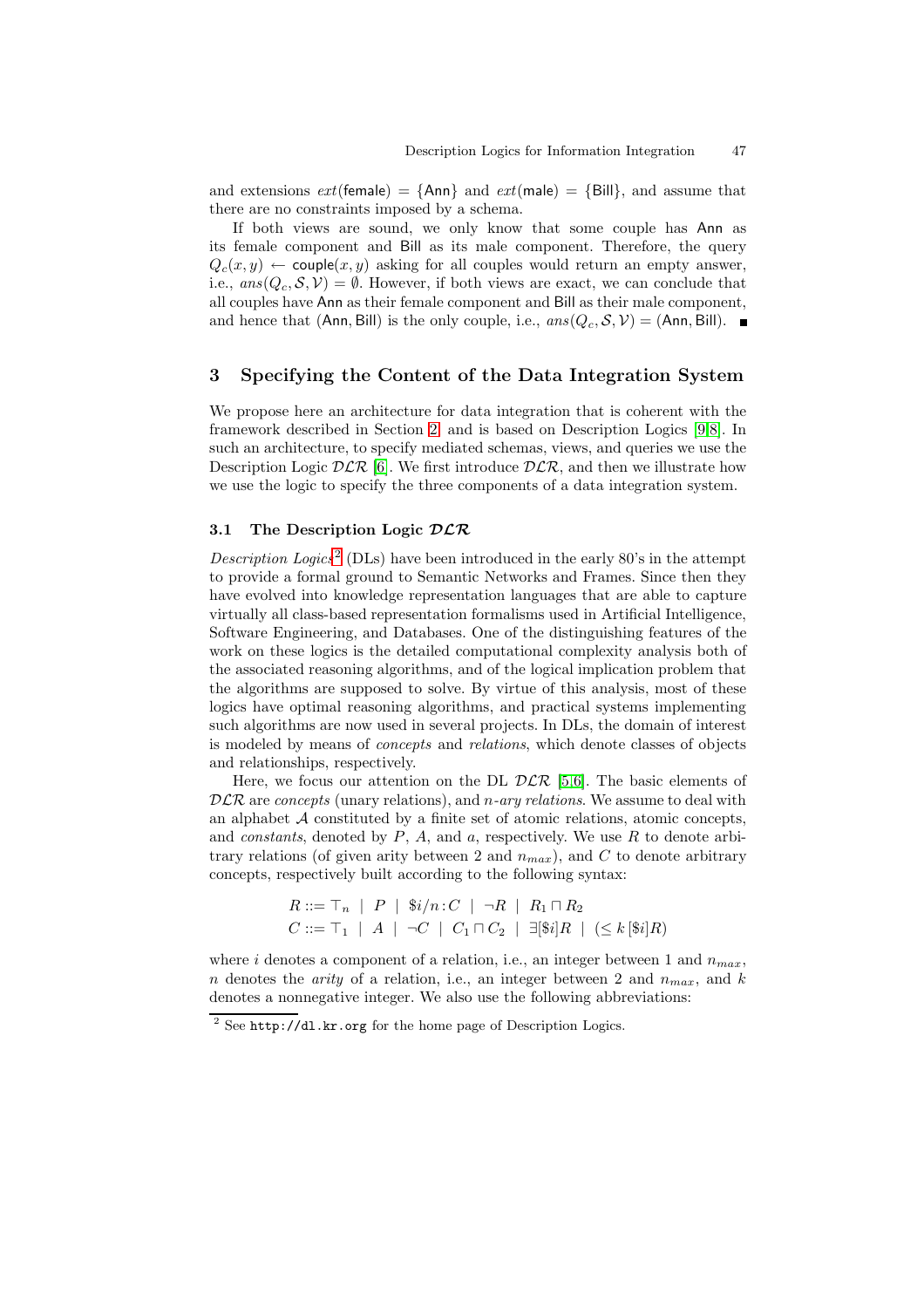$$
\begin{aligned}\n\top_n^{\mathcal{T}} &\subseteq (\Delta^{\mathcal{T}})^n \\
P^{\mathcal{T}} &\subseteq \top_n^{\mathcal{T}} \\
\$\hat{s}/n:C^{\mathcal{I}} &= \{(d_1,\ldots,d_n) \in \top_n^{\mathcal{T}} \mid d_i \in C^{\mathcal{I}}\} \\
(\neg R)^{\mathcal{I}} &= \top_n^{\mathcal{T}} \setminus R^{\mathcal{I}} \\
(R_1 \sqcap R_2)^{\mathcal{I}} &= R_1^{\mathcal{T}} \cap R_2^{\mathcal{I}} \\
\top_n^{\mathcal{T}} &= \Delta^{\mathcal{I}} \\
A^{\mathcal{I}} &\subseteq \Delta^{\mathcal{I}} \\
(\neg C)^{\mathcal{I}} &= \Delta^{\mathcal{I}} \setminus C^{\mathcal{I}} \\
(C_1 \sqcap C_2)^{\mathcal{I}} &= C_1^{\mathcal{T}} \cap C_2^{\mathcal{I}} \\
(\exists [\$\hat{s}]\]R)^{\mathcal{I}} &= \{d \in \Delta^{\mathcal{I}} \mid \exists (d_1,\ldots,d_n) \in R^{\mathcal{I}} \cdot d_i = d\} \\
(\leq k \begin{bmatrix} \$\hat{s}]\]R \end{bmatrix}^{\mathcal{T}} &= \{d \in \Delta^{\mathcal{I}} \mid \#\{(d_1,\ldots,d_n) \in R_1^{\mathcal{T}} \mid d_i = d\} \leq k\}\n\end{aligned}
$$

**Fig. 1.** Semantic rules for  $DLR$  (P, R, R<sub>1</sub>, and R<sub>2</sub> have arity n)

- <span id="page-7-0"></span> $- \perp$  for  $\neg$ T,  $- C_1 \sqcup C_2$  for  $\neg(\neg C_1 \sqcap \neg C_2)$ ,  $C_1$   $\Rightarrow$   $C_2$  for  $\neg$  $C_1 \sqcup C_2$ , and
- $-C_1 \equiv C_2$  for  $(C_1 \Rightarrow C_2) \sqcap (C_2 \Rightarrow C_1)$ .

We consider only concepts and relations that are *well-typed*, which means that

- **–** only relations of the same arity n are combined to form expressions of type  $R_1 \sqcap R_2$  (which inherit the arity n), and
- $-i \leq n$  whenever i denotes a component of a relation of arity n.

The semantics of  $DLR$  is specified as follows. An *interpretation*  $\mathcal I$  is constituted by an *interpretation domain*  $\Delta^{\mathcal{I}}$ , and an *interpretation function*  $\cdot^{\mathcal{I}}$  that assigns to each constant an element of  $\Delta^{\mathcal{I}}$  under the unique name assumption, to each concept C a subset  $C^{\mathcal{I}}$  of  $\Delta^{\mathcal{I}}$ , and to each relation R of arity n a subset  $R^{\mathcal{I}}$  of  $(\Delta^{\mathcal{I}})^n$ , such that the conditions in Figure [1](#page-7-0) are satisfied. Observe that, the "¬" constructor on relations is used to express difference of relations, and not the complement [\[6\]](#page-16-3).

#### **3.2 Mediated Schema, Views, and Queries**

We remind the reader that a mediated schema is constituted by a finite set of constraints expressed in a schema language  $\mathcal{L}_{\mathcal{S}}$ . In our setting, the schema language  $\mathcal{L}_{\mathcal{S}}$  is based on the DL  $\mathcal{DLR}$ . In particular, each constraint is formulated as an *assertion* of one of the following forms:

$$
R_1 \sqsubseteq R_2 \qquad \qquad C_1 \sqsubseteq C_2
$$

where  $R_1$  and  $R_2$  are  $D\mathcal{LR}$  relations of the same arity, and  $C_1$  and  $C_2$  are  $D\mathcal{LR}$ concepts.

As we said before, a database  $\mathcal{DB}$  is a set of relations, one for each predicate symbol in the alphabet A. We denote with  $R^{\mathcal{DB}}$  the relation in  $\mathcal{DB}$  corresponding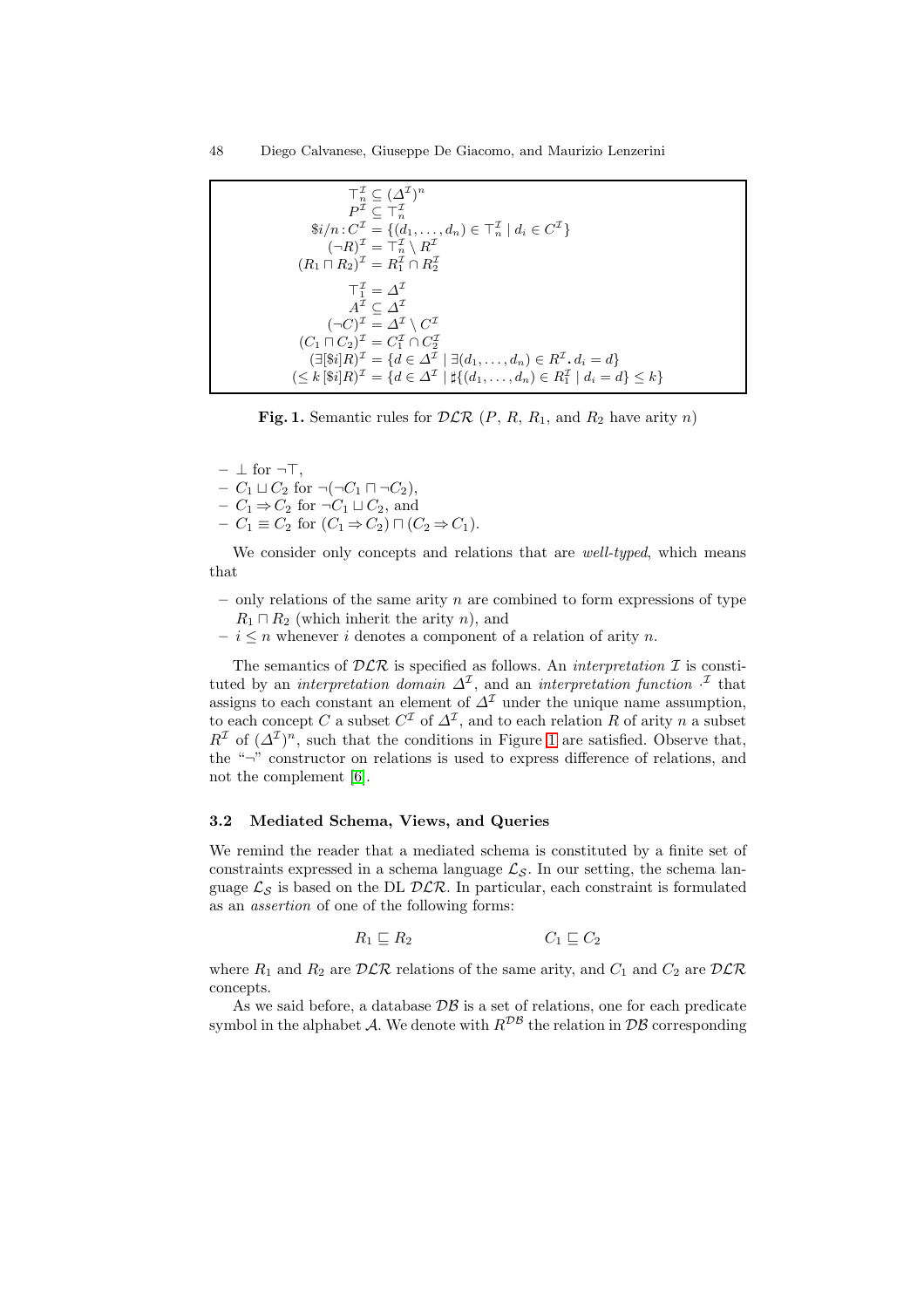to the predicate symbol R (either an atomic concept, or an atomic relation). Note that a database can be seen as an interpretation for  $D\mathcal{LR}$ , whose domain coincides with the set of constants in the alphabet A.

We say that a database  $\mathcal{DB}$  *satisfies* an assertion  $R_1 \sqsubseteq R_2$  (resp.,  $C_1 \sqsubseteq C_2$ ) if  $R_1^{\mathcal{DB}} \subseteq R_2^{\mathcal{DB}}$  (resp.,  $C_1^{\mathcal{DB}} \subseteq C_2^{\mathcal{DB}}$ ). Moreover,  $\mathcal{DB}$  satisfies a schema S if  $\mathcal{DB}$ satisfies all assertions in  $S$ .

In order to define views and queries, we now introduce the notion of query expression in our setting. We assume that the alphabet  $A$  is enriched with a finite set of variable symbols, simply called variables.

A *query expression* Q is a non-recursive datalog query of the form

$$
Q(\boldsymbol{x}) \ \leftarrow \ \textit{conj}_1(\boldsymbol{x}, \boldsymbol{y}_1) \lor \dots \lor \textit{conj}_m(\boldsymbol{x}, \boldsymbol{y}_m)
$$

where each  $\text{conj}_i(\bm{x}, \bm{y}_i)$  is a conjunction of *atoms*, and  $\bm{x}, \bm{y}_i$  are all the variables appearing in the conjunct. Each atom has one of the forms  $R(t)$  or  $C(t)$ , where **t** and t are variables in x and  $y_i$  or constants in A, R is a relation, and C is a concept. The number of variables of *x* is called the *arity* of Q, and is the arity of the relation denoted by the query Q.

We observe that the atoms in the query expressions are arbitrary  $\mathcal{D}\mathcal{L}\mathcal{R}$  relations and concepts, freely used in the assertions of the KB. This distinguishes our approach with respect to [\[22](#page-17-5)[,39\]](#page-18-8), where no constraints on the relations that appear in the queries can be expressed in the KB.

Given a database  $\mathcal{DB}$ , a query expression Q of arity n is interpreted as the set  $Q^{\mathcal{DB}}$  of *n*-tuples of constants  $(c_1,\ldots,c_n)$ , such that, when substituting each  $c_i$  for  $x_i$ , the formula

$$
\exists \boldsymbol{y}_1.\mathit{conj}_1(\boldsymbol{x},\boldsymbol{y}_1) \vee \cdots \vee \exists \boldsymbol{y}_m.\mathit{conj}_m(\boldsymbol{x},\boldsymbol{y}_m)
$$

evaluates to true in DB.

With the introduction of query expressions, we can now define views and queries. Indeed, in our setting, query expressions constitute both the view language  $\mathcal{L}_{\mathcal{V}}$ , and the query language  $\mathcal{L}_{\mathcal{Q}}$ :

- Associated to each view  $V_i$  in the set  $\mathcal{V} = \{V_1, \ldots, V_m\}$  we have:
	- A definition  $def(V_i)$  in terms of a query expression
	- A set  $ext(V_i)$  of tuples of constants,
	- A specification  $as(V_i)$  of which *assumption* to adopt for the view  $V_i$ , where each  $as(V_i)$  is either *sound*, *complete*, or *exact*.
- **–** A query is simply a query expression, as defined above.

*Example 2.* Consider for example the following  $DLR$  schema  $S_d$ , expressing that Americans who have a doctor as relative are wealthy, and that each surgeon is also a doctor

$$
\begin{aligned} \text{American} \ \sqcap \ \exists [\$1] (\text{RELATIVE} \sqcap \$2:\text{Dotor}) \sqsubseteq \text{Weakly} \\ \text{Surgeon} \sqsubseteq \text{Dotor} \end{aligned}
$$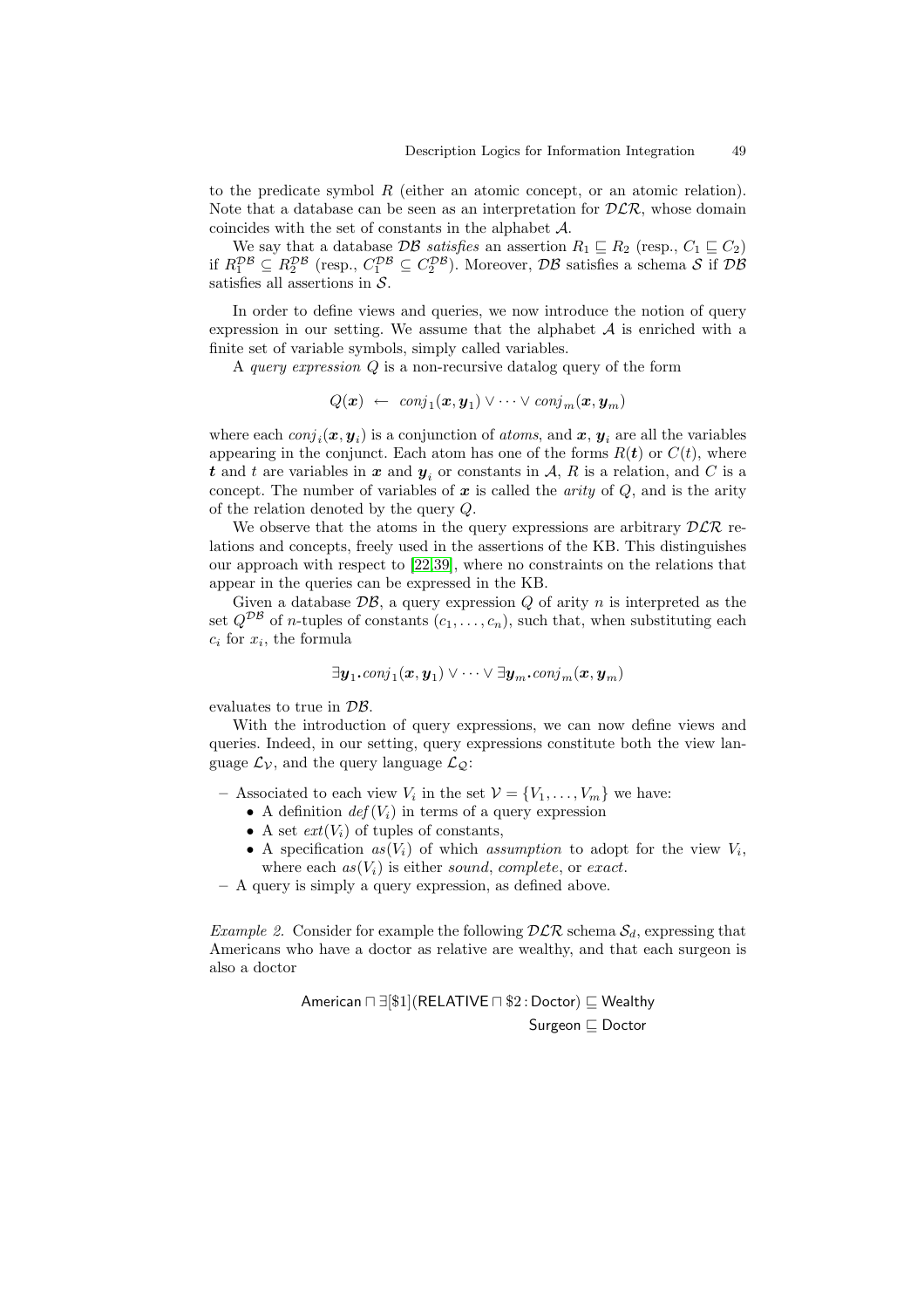and two sound views  $V_1$  and  $V_2$ , respectively with definitions

$$
V_1(x) \leftarrow \text{RELATIVE}(x, y) \land \text{Surgeon}(y)
$$

$$
V_2(x) \leftarrow \text{American}(x)
$$

and extensions

$$
ext(V_1) = \{Ann, Bill\}
$$

$$
ext(V_2) = \{Ann, Dan\}
$$

Given the query  $Q_w(x)$  ← Wealthy(x), asking for those who are wealthy, we have that the only constant in  $ans(Q_w, S_d, V)$  is Ann. Moreover, if we add an exact view  $V_3$  with definition  $V_3(x) \leftarrow$  Wealthy $(x)$ , and an extension  $ext(V_3)$  not containing Bill, then, from the constraints in  $S_d$  and the information we have on the views, we can conclude that Bill is not American. the views, we can conclude that Bill is not American.

#### **3.3 Discussion**

We observe that  $D\mathcal{LR}$  is able to capture a great variety of data models with many forms of constraints [\[15,](#page-17-6)[6\]](#page-16-3). For example,  $D\mathcal{LR}$  is capable to capture formally Conceptual Data Models typically used in databases [\[33,](#page-18-9)[24\]](#page-17-7), such as the Entity-Relationship Model [\[18\]](#page-17-8). Hence, in our setting, query answering using views is done under the constraints imposed by a conceptual data model.

The interest in  $D\mathcal{L}\mathcal{R}$  is not confined to the expressiveness it provides for specifying data schemas. It is also equipped with effective reasoning techniques that are sound and complete with respect to the semantics. In particular, checking whether a given assertion logically follows from a set of assertions is EXPTIMEcomplete in  $DLR$  (assuming that numbers are encoded in unary), and query containment, i.e., checking whether one query is contained in another one in every model of a set of assertions, is EXPTIME-hard and solvable in 2EXP-TIME [\[6\]](#page-16-3).

## <span id="page-9-0"></span>**4 Query Answering**

In this section we study the problem of query answering using views in the setting just defined: the schema is expressed as a  $D\mathcal{LR}$  knowledge base, and queries and view definitions are espressed as  $DLR$  query expressions. We call the resulting problem *answering query using views in* DLR. The technical results regarding answering query using views in  $D\mathcal{LR}$  illustrated in this section are taken from [\[7\]](#page-16-8).

The first thing to observe is that, given a schema  $S$  expressed in  $D\mathcal{LR}$ , a set of views  $V = \{V_1, \ldots, V_m\}$ , a query Q, and a tuple  $\boldsymbol{d} = (d_1, \ldots, d_n)$ of constants, verifying whether,  $d$  is in  $ans(Q, S, V)$  is essentially a form of logical implication. This observation can be made even sharper if we introduce special assertions, expressed in first-order logic with equality, that encode as logical formulas the extension of the views. In particular, for each *view*  $V \in V$ , with  $def(V) = (V(\mathbf{x}) \leftarrow v(\mathbf{x}, \mathbf{y}))$  and  $ext(V) = {\mathbf{a}_1, \ldots, \mathbf{a}_k}$ , we introduce the following assertions.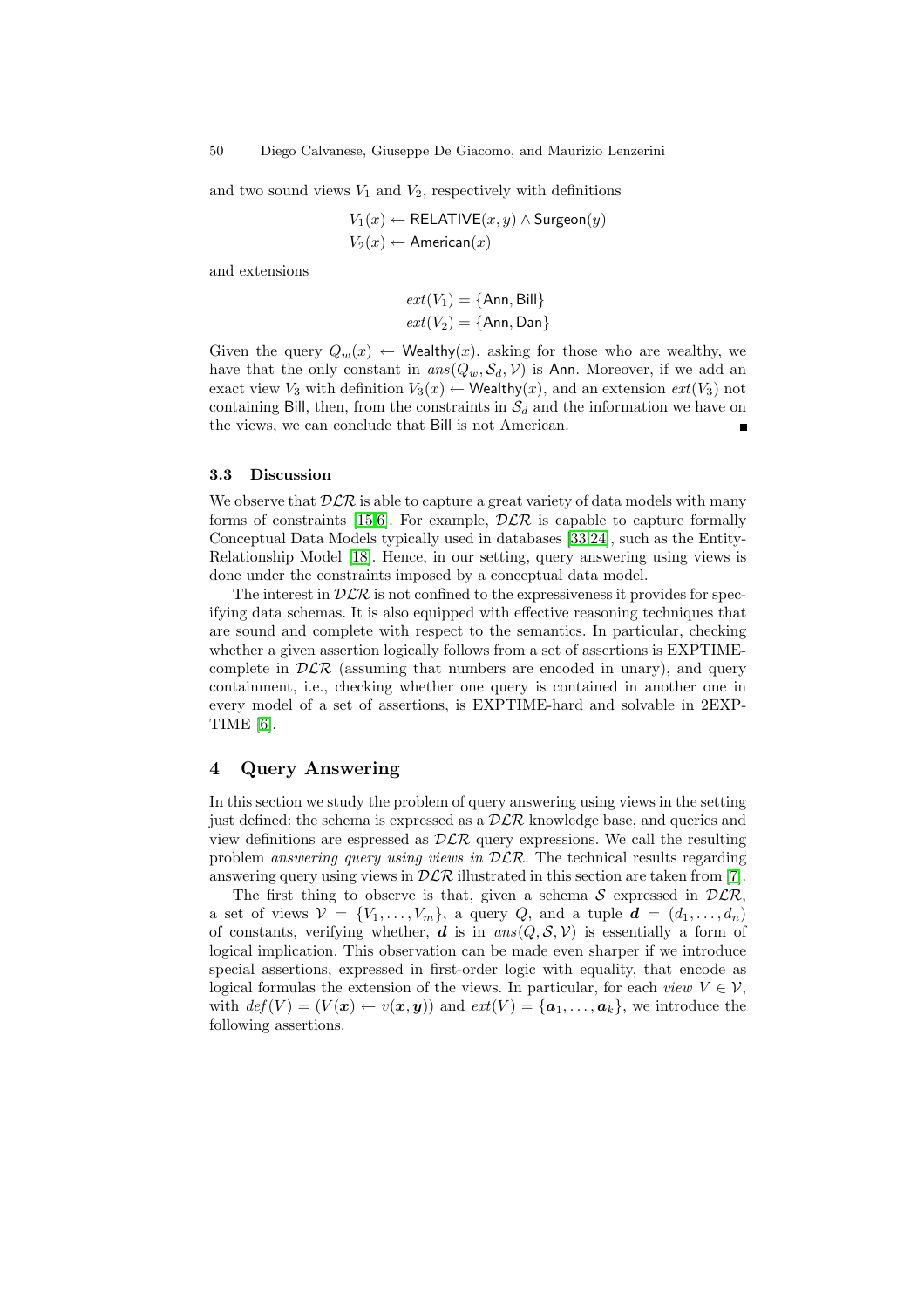$−$  If *V* is *sound*, then for each tuple  $a_i$ ,  $1 ≤ i ≤ k$ , we introduce the existentially quantified assertion

$$
\exists \bm{y}.v(\bm{a}_i,\bm{y})
$$

**–** If V is *complete*, then we introduce the universally quantified assertion

$$
\forall \boldsymbol{x}.\forall \boldsymbol{y}.((\boldsymbol{x} \neq \boldsymbol{a}_1 \wedge \dots \wedge \boldsymbol{x} \neq \boldsymbol{a}_k) \rightarrow \neg v(\boldsymbol{x}, \boldsymbol{y}))
$$

**–** If V is *exact*, then, according to the definition, we treat it as a view that is both sound and complete, and introduce both types of assertions above.

Let us call  $Ext(V)$  the set of assertions corresponding to the extension of the views V.

Now, the problem of query answering using views in  $D\mathcal{LR}$ , i.e., checking whether  $d \in ans(Q, S, V)$ , can be reformulated as checking whether the following logical implication holds:

$$
\mathcal{S} \cup \text{Ext}(\mathcal{V}) \models \exists y. q(d, y)
$$

where  $q(x, y)$  is the right hand part of Q. Checking such a logical implication can in turn be rephrased as checking the unsatisfiability of

$$
\mathcal{S} \ \cup \ Ext(\mathcal{V}) \ \cup \ \{\forall y. \neg q(d,y)\}
$$

Observe that the assertion  $\forall y \cdot \neg q(d, y)$  has the same form as the universal assertion used for expressing extensions of complete views, except that the antecedent in the implication is empty.

The problem with the newly introduced assertions is that they are not yet expressed in a DL. The next step is to translate them in a DL. Instead of working directly with  $D\mathcal{LR}$ , we are going to translate the problem of query answering using views in  $DLR$  to reasoning in a DL, called  $\mathcal{CIQ}$ , that directly corresponds to a variant of Propositional Dynamic Logic [\[20](#page-17-9)[,6\]](#page-16-3).

#### **4.1 The Description Logic** *CIQ*

The DL  $\mathcal{CIQ}$  is obtained from  $\mathcal{DLR}$  by restricting relations to be binary (such relations are called *roles* and *inverse roles*) and allowing for complex roles corresponding to regular expressions [\[20\]](#page-17-9).

Concepts of  $\mathcal{CIQ}$  are formed according to the following abstract syntax:

$$
C ::= \top | A | C_1 \sqcap C_2 | \neg C | \exists R.C | (\leq k Q.C)
$$
  
\n
$$
Q ::= P | P^{-}
$$
  
\n
$$
R ::= Q | R_1 \sqcup R_2 | R_1 \circ R_2 | R^* | R^- | id(C)
$$

where A denotes an atomic concept,  $C$  a generic concept,  $P$  an atomic role,  $Q$  a *simple role*, i.e., either an atomic role or the inverse of an atomic role, and R a generic role. We also use the following abbreviations: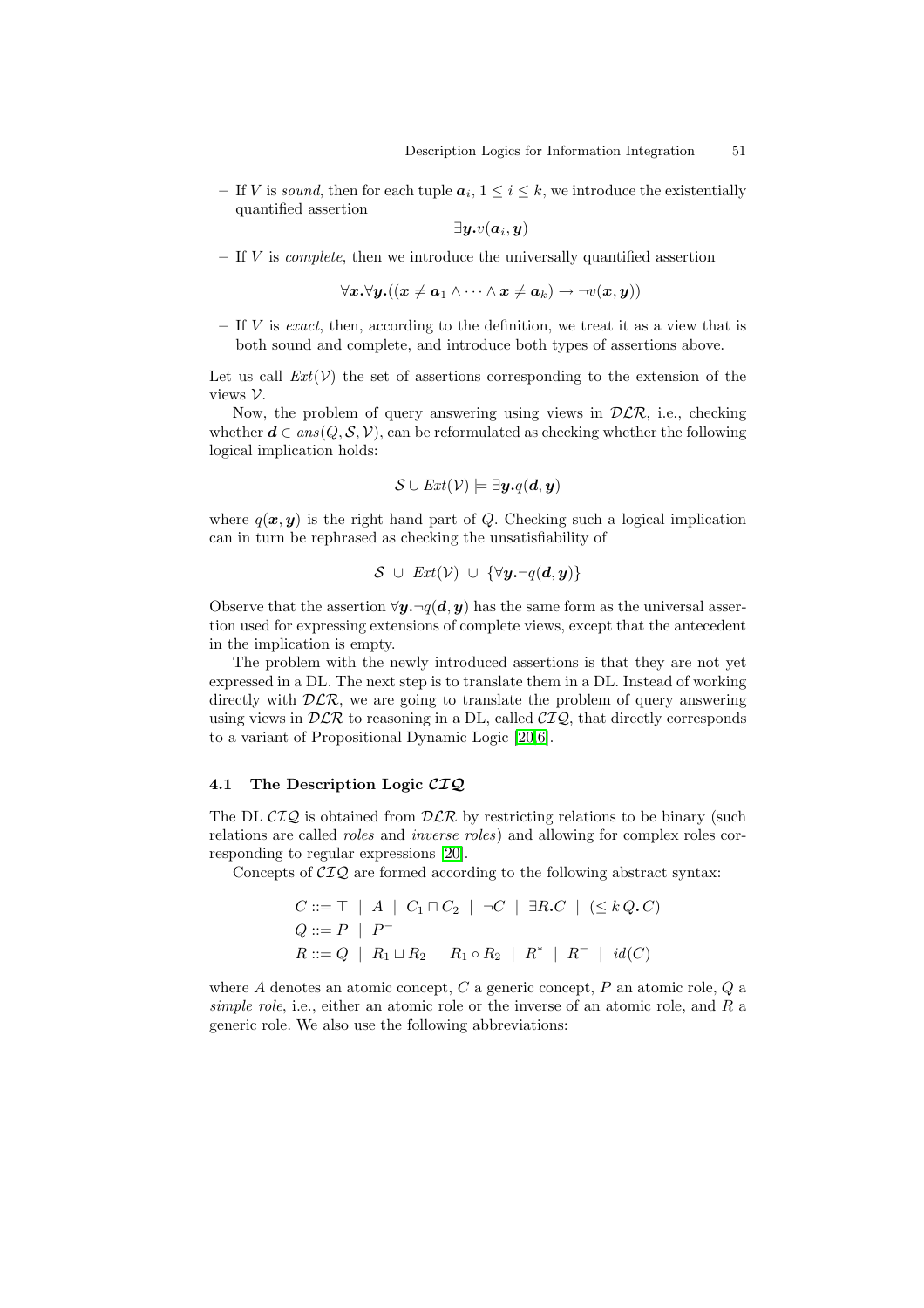$$
A^{\mathcal{I}} \subseteq \Delta^{\mathcal{I}}
$$
  
\n
$$
\top^{\mathcal{I}} = \Delta^{\mathcal{I}}
$$
  
\n
$$
(\neg C)^{\mathcal{I}} = \Delta^{\mathcal{I}} \setminus C^{\mathcal{I}}
$$
  
\n
$$
(C_1 \sqcap C_2)^{\mathcal{I}} = C_1^{\mathcal{I}} \cap C_2^{\mathcal{I}}
$$
  
\n
$$
(\exists R.C)^{\mathcal{I}} = \{d \in \Delta^{\mathcal{I}} \mid \exists (d, d') \in R^{\mathcal{I}}, d' \in C^{\mathcal{I}}\}
$$
  
\n
$$
(\leq k \ Q.C)^{\mathcal{I}} = \{d \in \Delta^{\mathcal{I}} \mid \sharp\{(d, d') \in Q^{\mathcal{I}} \mid d' \in C^{\mathcal{I}}\} \leq k\}
$$
  
\n
$$
P^{\mathcal{I}} \subseteq \Delta^{\mathcal{I}} \times \Delta^{\mathcal{I}}
$$
  
\n
$$
(R_1 \sqcup R_2)^{\mathcal{I}} = R_1^{\mathcal{I}} \cup R_2^{\mathcal{I}}
$$
  
\n
$$
(R_1 \circ R_2)^{\mathcal{I}} = R_1^{\mathcal{I}} \circ R_2^{\mathcal{I}}
$$
  
\n
$$
(R^*)^{\mathcal{I}} = (R^{\mathcal{I}})^* = \bigcup_{i \geq 0} (R^{\mathcal{I}})^i
$$
  
\n
$$
(R^-)^{\mathcal{I}} = \{(d_1, d_2) \in \Delta^{\mathcal{I}} \times \Delta^{\mathcal{I}} \mid (d_2, d_1) \in R^{\mathcal{I}}\}
$$
  
\n
$$
id(C)^{\mathcal{I}} = \{(d, d) \in \Delta^{\mathcal{I}} \times \Delta^{\mathcal{I}} \mid d \in C^{\mathcal{I}}\}
$$

<span id="page-11-0"></span>**Fig. 2.** Semantic rules for CIQ

$$
- \forall R.C \text{ for } \neg \exists R.\neg C,
$$
  
- ( $\geq k Q.C$ ) for  $\neg (\leq k-1 Q.C)$ 

The semantic conditions for  $\mathcal{CIQ}$  are specified in Figure [2](#page-11-0)<sup>[3](#page-11-1)</sup>.

The use of CIQ allows us to exploit various results established recently for reasoning in such a logic. The basis of these results lies in the correspondence between  $\mathcal{CIQ}$  and a variant of Propositional Dynamic Logic [\[26](#page-17-10)[,35\]](#page-18-10) that includes converse programs and "graded modalities" [\[25](#page-17-11)[,52\]](#page-19-7) on atomic programs and their converse [\[47\]](#page-18-11).  $\mathcal{CIQ}$  inherits from Propositional Dynamic Logics the ability of *internalizing* assertions. Indeed, one can define a role U that essentially corresponds to a *universal modality*, as the reflexive-transitive closure of all roles and inverse roles in the language. Using such a universal modality we can re-express each assertion  $C_1 \subseteq C_2$  as the concept  $\forall U \cdot (C_1 \Rightarrow C_2)$ . This allows us to re-express logical implication as concept satisfiability [\[47\]](#page-18-11). Concept satisfiability (and hence logical implication) in  $\mathcal{CIQ}$  is EXPTIME-complete [\[20\]](#page-17-9).

Although  $\mathcal{CIQ}$  does not have constructs for *n*-ary relations as  $\mathcal{DLR}$ , it is possible to represent n-ary relations in a *sound and complete* way wrt concept satisfiability (and hence logical implication) by means of *reification* [\[20\]](#page-17-9). An atomic relation  $P$  is reified by introducing a new atomic concept  $A_P$  and n functional roles  $f_1,\ldots,f_n$ , one for each component of P. In this way, a tuple of the relation is represented by an instance of the corresponding concept, which is linked through each of the associated roles to an object representing the component of the tuple. Performing the reification requires however some attention, since in a relation there may not be two equal tuples (i.e., constituted by the same components in the same positions) in its extension. In the reified counterpart, on the other hand, one cannot explicitly rule out (e.g., by using specific assertions) that there are two objects  $o_1$  and  $o_2$  "representing" the same tuple, i.e., that are connected to exactly the same objects denoting the components of

<span id="page-11-1"></span><sup>&</sup>lt;sup>3</sup> The notation  $(R^{\mathcal{I}})^i$  stands for i repetitions of  $R^{\mathcal{I}}$  – i.e.,  $(R^{\mathcal{I}})^1 = R^{\mathcal{I}}$ , and  $(R^{\mathcal{I}})^i =$  $R^{\mathcal{I}} \circ (R^{\mathcal{I}})^{i-1}.$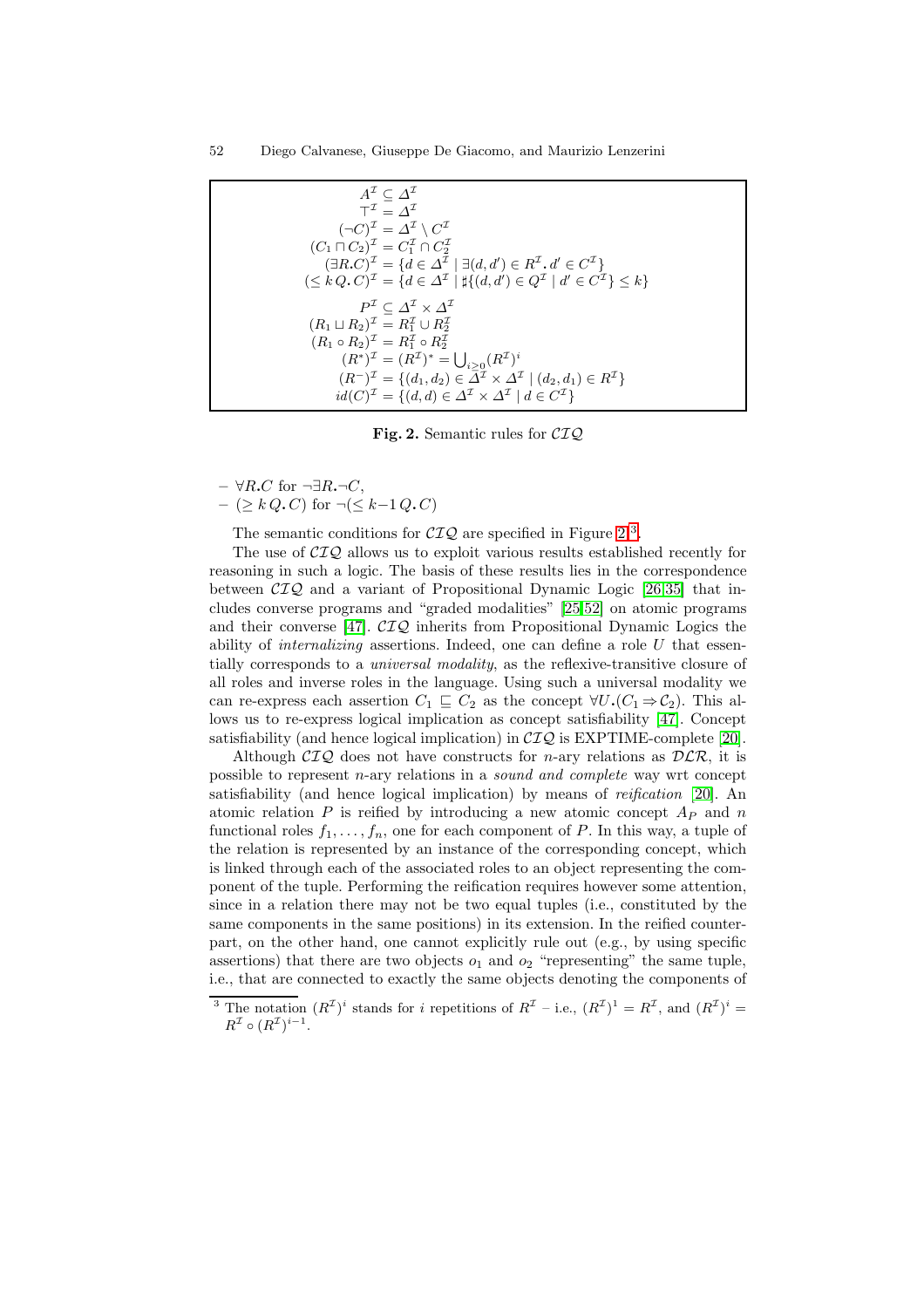the tuple. However, due to the fundamental inability of  $\mathcal{CIQ}$  to express that two role sequences meet in the same object, no  $\mathcal{CIQ}$  concept can force such a situation. Therefore one does not need to take this constraint explicitly into account when reasoning.

Finally, we are going to make use of  $\mathcal{CIQ}$  extended with object-names. An *object-name* is an atomic concept that, in each model, has as extension a single object. Object-names are not required to be disjoint, i.e, we do not make the unique name assumption on them. Disjointness can be explicitly enforced when needed through explicit assertions. In general, adding object-names to  $\mathcal{CIQ}$  makes reasoning NEXPTIME-hard [\[49\]](#page-19-8). However our use of object-names in CIQ is restricted so as to keep reasoning in EXPTIME.

#### **4.2 Reduction of Answering Queries Using Views in** *DLR* **to** *CIQ* **Unsatisfiability**

We tackle answering queries using views in  $D\mathcal{LR}$ , by reducing the problem of checking whether  $d \in ans(Q, S, V)$  to the problem of checking the unsatisfiability of a  $\mathcal{CIQ}$  concept in which object-names appear. Object-names are then eliminated, thus obtaining a  $\mathcal{CIQ}$  concept.

We translate  $S \cup Ext(V)$  into a  $\mathcal{CIQ}$  concept as follows. First, we eliminate n-ary relations by means of *reification*. Then, we reformulate each assertion in  $S$  as a concept by internalizing assertions. Instead, representing assertions in  $Ext(V)$  requires the following ad-hoc techniques.

We translate each existentially quantified assertion

$$
\exists \bm{y}.v(\bm{a},\bm{y})
$$

as follows. We represent every constant  $a_i$  by an object-name  $N_{a_i}$ , enforcing disjointness between the object-names corresponding to different constants. We represent each existentially quantified variable y, treated as a Skolem constant, by a new object-name without disjointness constraints. We also use additional concept-names representing tuples of objects. Specifically:

 $-$  An atom  $C(t)$ , where C is a concept and t is a term (either a constant or a variable), is translated to

$$
\forall U.(N_t \Rightarrow \sigma(C))
$$

where  $\sigma(C)$  is the reified counterpart of C,  $N_t$  is the object-name corresponding to  $t$ , and  $U$  is the reflexive-transitive closure of all roles and inverse roles introduced in the reification.

 $-$  An atom  $R(t)$ , where R is a relation of arity n and  $t = (t_1, \ldots, t_n)$  is a tuple of terms, is translated to the conjunction of the following concepts:

$$
\forall U.(N_t \Rightarrow \sigma(R))
$$

where  $\sigma(R)$  is the reified counterpart of R and  $N_t$  is an object-name corresponding to *t*,

$$
\forall U.(N_t \equiv (\exists f_1.N_{t_1} \sqcap \cdots \sqcap \exists f_n.N_{t_n}))
$$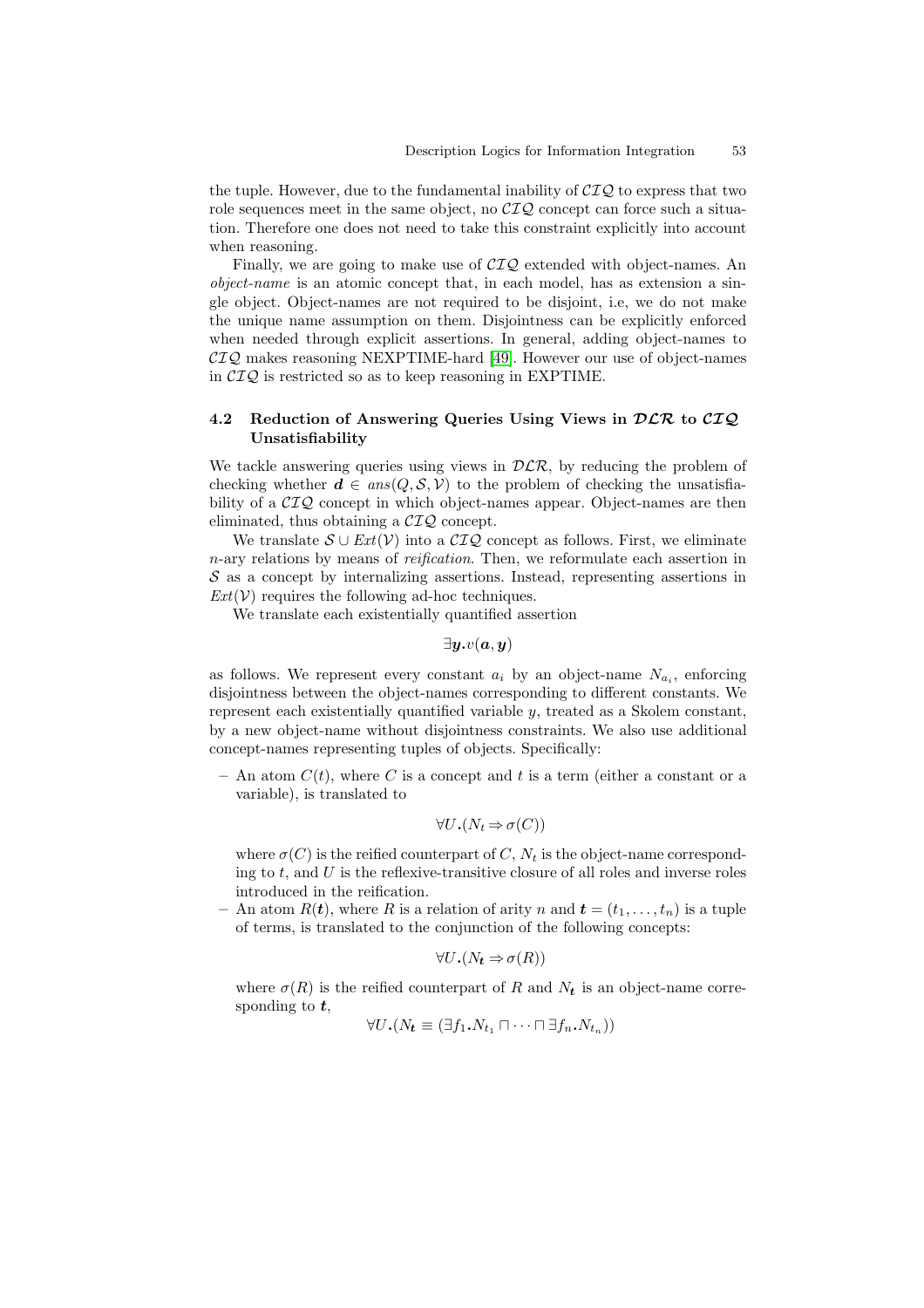and for each  $i, 1 \leq i \leq n$ , a concept

$$
\forall U.(N_{t_i} \Rightarrow ((\exists f_i^- . N_t) \sqcap (\leq 1 f_i^- . N_t)))
$$

Then, the translations of the atoms are combined as in  $v(\mathbf{a}, \mathbf{y})$ .

To translate universally quantified assertions corresponding to the complete views and also to the query, it is sufficient to deal with assertions of the form:

$$
\forall \boldsymbol{x}.\forall \boldsymbol{y}.((\boldsymbol{x} \neq \boldsymbol{a}_1 \wedge \cdots \wedge \boldsymbol{x} \neq \boldsymbol{a}_k) \rightarrow \neg \textit{conj}(\boldsymbol{x}, \boldsymbol{y}))
$$

Following [\[6\]](#page-16-3), we construct for  $\text{conj}(x, y)$  a special graph, called *tuple-graph*, which reflects the dependencies between variables. Specifically, the tuple-graph is used to detect cyclic dependencies. In general, the tuple-graph is composed of  $\ell \geq 1$  connected components. For the *i*-th connected component we build a  $\mathcal{CIQ}$ concept  $\delta_i(\mathbf{x}, \mathbf{y})$  as in [\[6\]](#page-16-3). Such a concept contains newly introduced concepts  $A_x$ and  $A_y$ , one for each x in x and y in y. We have to treat variables in x and y that occur in a cycle in the tuple-graph differently from those outside of cycles. Let  $x_c$  (resp.,  $y_c$ ) denote the variables in  $x$  (resp.,  $y$ ) that occur in a cycle, and  $x_l$  (resp.,  $y_l$ ) those that do not occur in cycles. We first define the concept

$$
C[\boldsymbol{x}_c/\boldsymbol{s},\boldsymbol{y}_c/t]
$$

as the concept obtained from

$$
(\forall U \boldsymbol{.} \neg \delta_1(\boldsymbol{x}, \boldsymbol{y})) \sqcup \cdots \sqcup (\forall U \boldsymbol{.} \neg \delta_{\ell}(\boldsymbol{x}, \boldsymbol{y}))
$$

as follows:

- for each variable  $x_i$  in  $x_c$  (resp.,  $y_i$  in  $y_c$ ), the concept  $A_{x_i}$  (resp.,  $A_{y_i}$ ) is replaced by  $N_{s_i}$  (resp.,  $N_{t_i}$ );
- for each variable  $y_i$  in  $y_i$ , the concept  $A_{y_i}$  is replaced by  $\top$ .

Then the concept corresponding to the universally quantified assertion is constructed as the conjunction of:

- $\forall U.C_{\bm{x}_l}$ , where  $C_{\bm{x}_l}$  is obtained from  $\bm{x} \neq \bm{a}_1 \wedge \cdots \wedge \bm{x} \neq \bm{a}_k$  by replacing each  $(x \neq a)$  with  $(A_x \equiv \neg N_a)$ . Observe that  $(x_1,\ldots,x_n) \neq (a_1,\ldots,a_n)$  is an abbreviation for  $(x_1 \neq a_1 \vee \cdots \vee x_n \neq a_n)$ .
- One concept  $C[x_c/s, y_c/t]$  for each possible instantiation of *s* and *t* with the constants in  $Ext(V) \cup \{d\}$ , with the proviso that *s* cannot coincide with any of the  $a_i$ , for  $1 \leq i \leq k$  (notice that the proviso applies only in the case where all variables in x occur in a cycle in the tuple-graph).

The critical point in the above construction is how to express a universally quantified assertion

$$
\forall x. \forall y. ((x \neq a_1 \land \cdots \land x \neq a_k) \rightarrow \neg \text{conj}(x, y))
$$

If there are no cycles in the corresponding tuple-graph, then we can directly translate the assertion into a  $\mathcal{CIQ}$  concept. As shown in the construction above,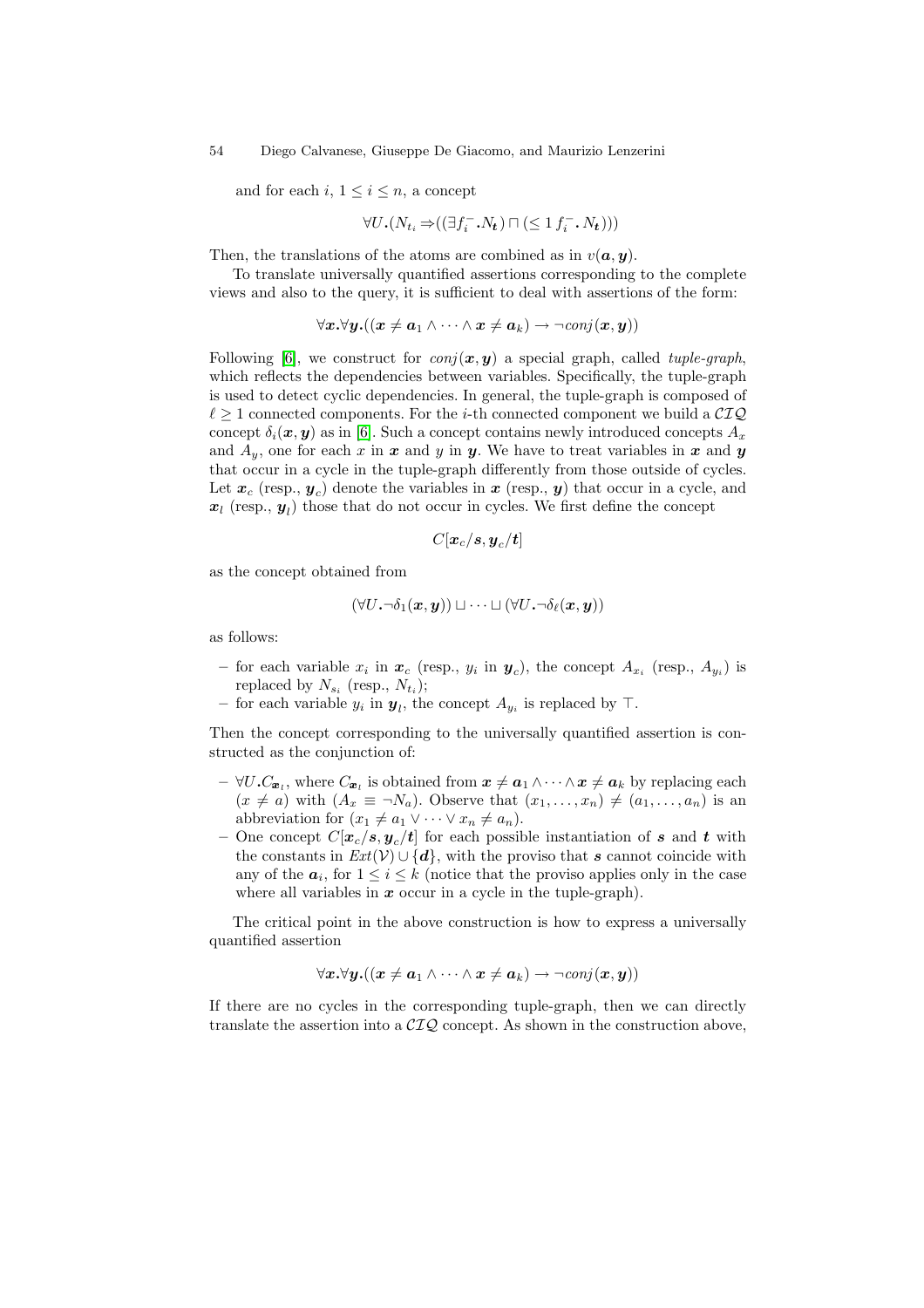dealing with a nonempty antecedent requires some special care to correctly encode the exceptions to the universal rule. Instead, if there is a cycle, due to the fundamental inability of  $\mathcal{CIQ}$  to express that two role sequences meet in the same object, no  $\mathcal{CIQ}$  concept can directly express the universal assertion. The same inability, however, is shared by  $D\mathcal{LR}$ . Hence we can assume that the only cycles present in a model are those formed by the constants in the extension of the views or those in the tuple for which we are checking whether it is a certain answer of the query. And these are taken care of by the explicit instantiation.

As the last step to obtain a  $\mathcal{CIQ}$  concept, we need to encode object-names in  $\mathcal{CIQ}$ . To do so we can exploit the construction used in [\[21\]](#page-17-12) to encode  $\mathcal{CIQ}$ -ABoxes as concepts. Such a construction applies to the current case without any need of major adaptation. It is crucial to observe that the translation above uses object-names in order to form a sort of disjunction of ABoxes (cfr. [\[31\]](#page-17-13)).

In [\[7\]](#page-16-8), the following basic fact is proved for the construction presented above. Let  $C_{qa}$  be the CIQ concept obtained by the construction above. Then  $d \in$  $ans(Q, \mathcal{S}, \mathcal{V})$  if and only if  $C_{qa}$  is unsatisfiable.

The size of  $C_{qa}$  is polynomial in the size of the query, of the view definitions, and of the inclusion assertions in  $S$ , and is at most exponential in the number of constants in  $ext(V) \cup \{d\}$ . The exponential blow-up is due to the number of instantiations of  $C[x_c/s, y_c/t]$  with constants in  $ext(V) \cup \{d\}$ that are needed to capture universally quantified assertions. Hence, considering EXPTIME-completeness of satisfiability in  $D\mathcal{LR}$  and in  $\mathcal{CIQ}$ , we get that query answering using views in  $D\mathcal{L}\mathcal{R}$  is EXPTIME-hard and can be done in 2EXPTIME.

### <span id="page-14-0"></span>**5 Related Work**

We already observed that query answering using views can be seen as a form of reasoning with incomplete information. The interested reader is referred to [\[53\]](#page-19-6) for a survey on this subject.

We also observe that, to compute the whole set  $ans(Q, S, V)$ , we need to run the algorithm presented above once for each possible tuple (of the arity of  $Q$ ) of objects in the view extensions. Since we are dealing with incomplete information in a rich language, we should not expect to do much better than considering each tuple of objects separately. Indeed, in such a setting reasoning on objects, such as query answering, requires sophisticated forms of logical inference. In particular, verifying whether a certain tuple belongs to a query gives rise to a line of reasoning which may depend on the tuple under consideration, and which may vary substantially from one tuple to another. For simple languages we may indeed avoid considering tuples individually, as shown in [\[45\]](#page-18-12) for query answering in the DL ALN without cyclic TBox assertions. Observe, however, that for such a DL, reasoning on objects is polynomial in both data and expression complexity [\[36](#page-18-13)[,46\]](#page-18-14), and does not require sophisticated forms of inference.

Query answering using views has been investigated in the last years in the context of simplified frameworks. In [\[38](#page-18-15)[,44\]](#page-18-3), the problem has been studied for the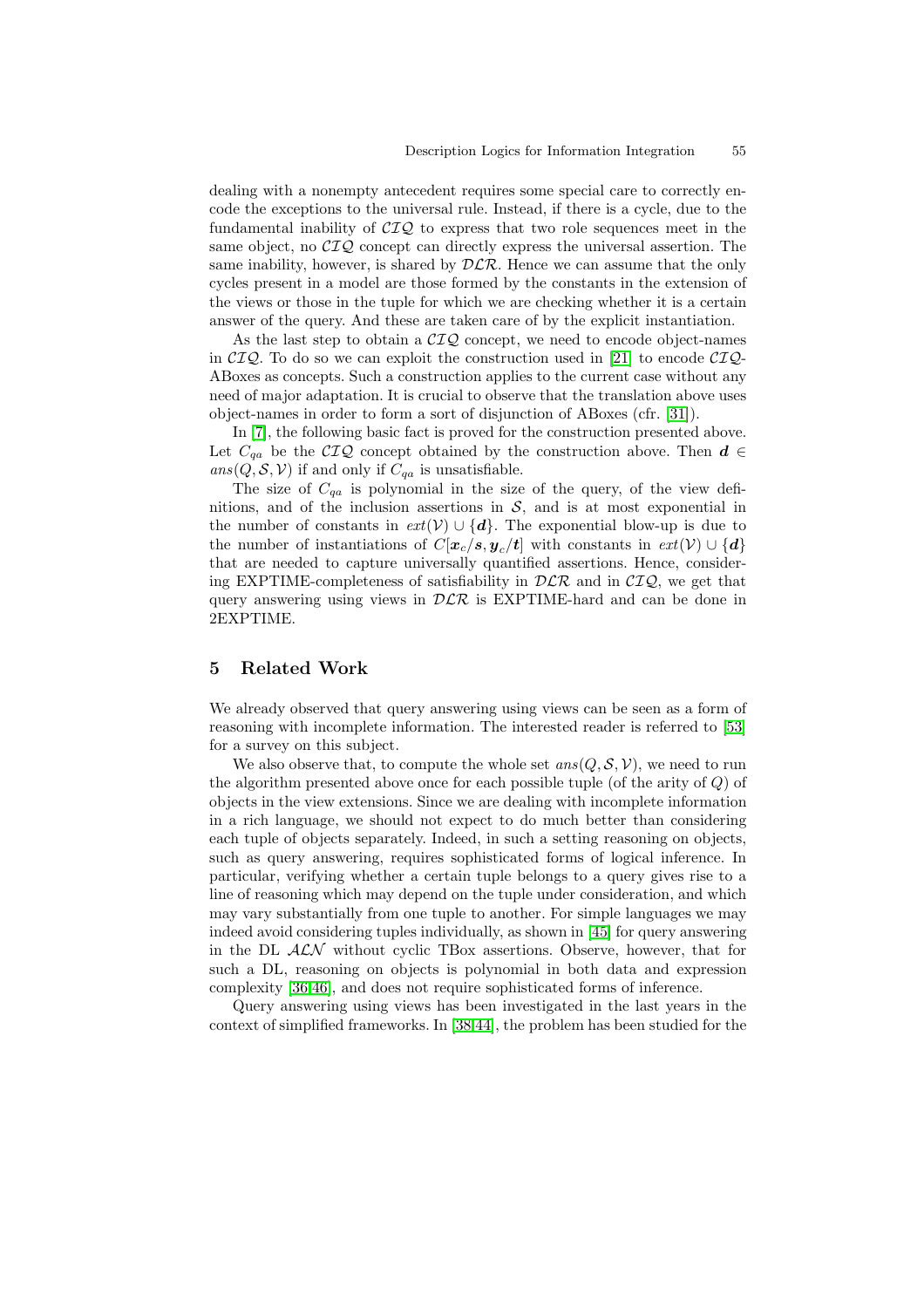case of conjunctive queries (with or without arithmetic comparisons), in [\[2\]](#page-16-9) for disjunctive views, in [\[48,](#page-18-16)[19,](#page-17-14)[30\]](#page-17-15) for queries with aggregates, in [\[23\]](#page-17-16) for recursive queries and nonrecursive views, and in  $[11,12]$  $[11,12]$  for several variants of regular path queries. Comprehensive frameworks for view-based query answering, as well as several interesting results for various query languages, are presented in [\[29](#page-17-3)[,1\]](#page-16-2).

Query answering using views is tightly related to query rewriting [\[38](#page-18-15)[,23](#page-17-16)[,51\]](#page-19-1). In particular, [\[3\]](#page-16-11) studies rewriting of conjunctive queries using conjunctive views whose atoms are DL concepts or roles (the DL used is less expressive thatn DLR). In general, a *rewriting* of a query with respect to a set of views is a function that, given the extensions of the views, returns a set of tuples that is contained in the answer set of the query with respect to the views. Usually, one fixes a priori the language in which to express rewritings (e.g., unions of conjunctive queries), and then looks for the best possible rewriting expressible in such a language. On the other hand, we may call *perfect* a rewriting that returns exactly the answer set of the query with respect to the views, independently of the language in which it is expressed. Hence, if an algorithm for answering queries using views exists, it can be viewed as a perfect rewriting [\[13,](#page-16-12)[14\]](#page-16-13). The results presented here show the existence of perfect, and hence maximal, rewritings in a setting where the mediated schema, the views, and the query are expressed in DLR.

## <span id="page-15-0"></span>**6 Conclusions**

We have illustrated a logic-based framework for data integration, and in particular for the problem of query answering using views in a data integration system. We have addressed the problem for the case of non-recursive datalog queries posed to a mediated schema expressed in  $DLR$ . We have considered different assumptions on the view extensions (sound, complete, and exact), and we have presented a technique that solves the problem in 2EXPTIME worst case computational complexity.

We have seen in the previous section that an algorithm for answering queries using views is in fact a perfect rewriting. For the setting presented here, it remains open to find perfect rewritings expressed in a more declarative query language. Moreover it is of interest to find maximal rewritings belonging to well behaved query languages, in particular, languages with polynomial data complexity, even though we already know that such rewritings cannot be perfect [\[13\]](#page-16-12).

# **Acknowledgments**

The work presented here was partly supported by the ESPRIT LTR Project No. 22469 DWQ – Foundations of Data Warehouse Quality, and by MURST Cofin 2000 D2I – From Data to Integration. We wish to thank all members of the projects. Also, we thank Daniele Nardi, Riccardo Rosati, and Moshe Y. Vardi, who contributed to several ideas illustrated in the chapter.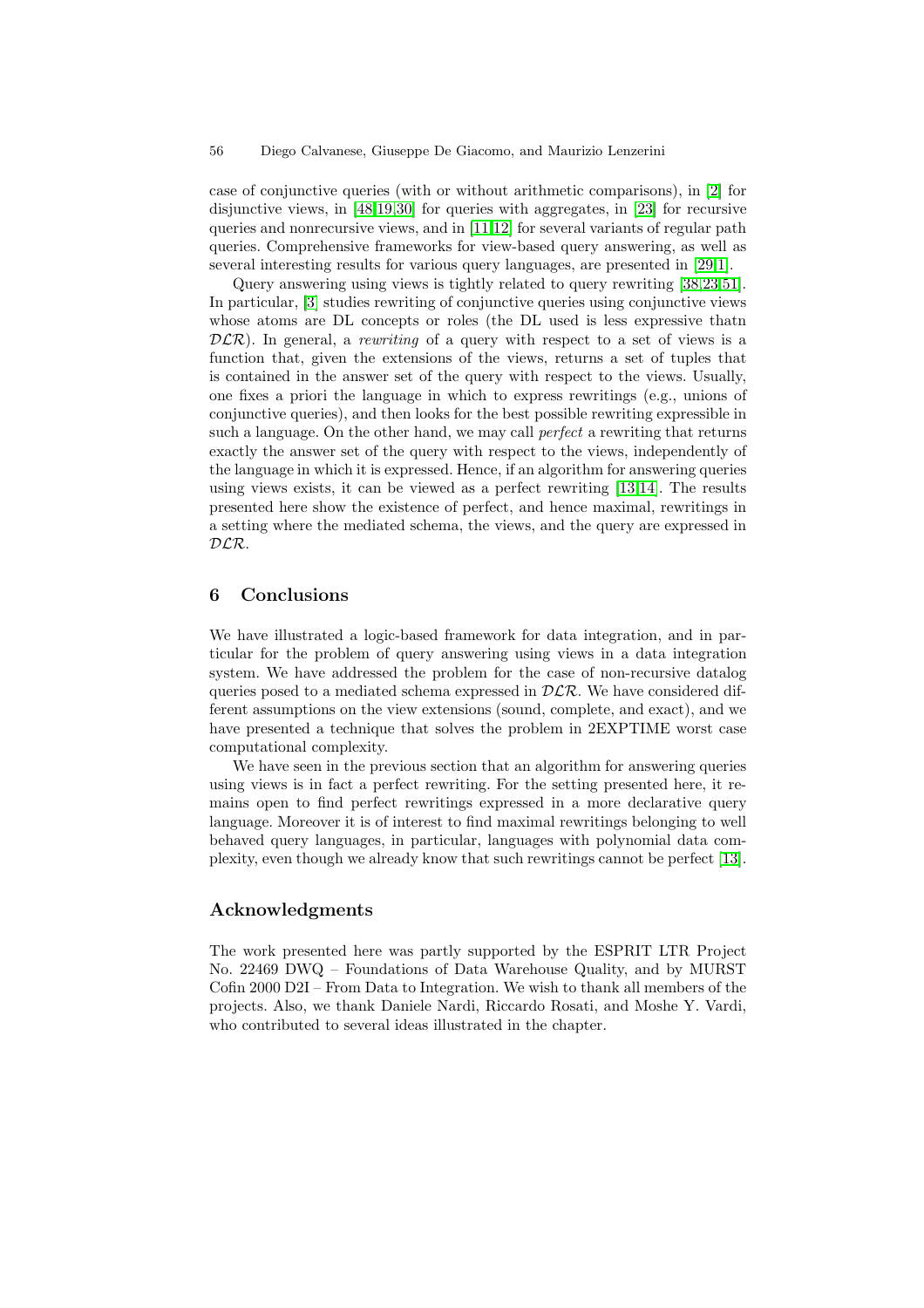# <span id="page-16-2"></span>**References**

- 1. Serge Abiteboul and Oliver Duschka. Complexity of answering queries using materialized views. In *Proc. of the 17th ACM SIGACT SIGMOD SIGART Symp. on Principles of Database Systems (PODS'98)*, pages 254–265, 1998.
- <span id="page-16-9"></span>2. Foto N. Afrati, Manolis Gergatsoulis, and Theodoros Kavalieros. Answering queries using materialized views with disjunction. In *Proc. of the 7th Int. Conf. on Database Theory (ICDT'99)*, volume 1540 of *Lecture Notes in Computer Science*, pages 435–452. Springer-Verlag, 1999.
- <span id="page-16-11"></span>3. Catriel Beeri, Alon Y. Levy, and Marie-Christine Rousset. Rewriting queries using views in description logics. In *Proc. of the 16th ACM SIGACT SIGMOD SIGART Symp. on Principles of Database Systems (PODS'97)*, pages 99–108, 1997.
- <span id="page-16-1"></span>4. Mokrane Bouzeghoub and Maurizio Lenzerini. Special issue on data extraction, cleaning, and reconciliation. *Information Systems*, 26(8), pages 535–536, 2001.
- <span id="page-16-7"></span>5. Diego Calvanese, Giuseppe De Giacomo, and Maurizio Lenzerini. Conjunctive query containment in Description Logics with n-ary relations. In *Proc. of the 1997 Description Logic Workshop (DL'97)*, pages 5–9, 1997.
- <span id="page-16-3"></span>6. Diego Calvanese, Giuseppe De Giacomo, and Maurizio Lenzerini. On the decidability of query containment under constraints. In *Proc. of the 17th ACM SIGACT SIGMOD SIGART Symp. on Principles of Database Systems (PODS'98)*, pages 149–158, 1998.
- <span id="page-16-8"></span>7. Diego Calvanese, Giuseppe De Giacomo, and Maurizio Lenzerini. Answering queries using views over description logics knowledge bases. In *Proc. of the 17th Nat. Conf. on Artificial Intelligence (AAAI 2000)*, pages 386–391, 2000.
- <span id="page-16-6"></span>8. Diego Calvanese, Giuseppe De Giacomo, Maurizio Lenzerini, Daniele Nardi, and Riccardo Rosati. Description logic framework for information integration. In *Proc. of the 6th Int. Conf. on Principles of Knowledge Representation and Reasoning (KR'98)*, pages 2–13, 1998.
- <span id="page-16-5"></span>9. Diego Calvanese, Giuseppe De Giacomo, Maurizio Lenzerini, Daniele Nardi, and Riccardo Rosati. Information integration: Conceptual modeling and reasoning support. In *Proc. of the 6th Int. Conf. on Cooperative Information Systems (CoopIS'98)*, pages 280–291, 1998.
- <span id="page-16-0"></span>10. Diego Calvanese, Giuseppe De Giacomo, Maurizio Lenzerini, Daniele Nardi, and Riccardo Rosati. Data integration in data warehousing. *Int. J. of Cooperative Information Systems*, 10(3), pages 237–271, 2001.
- <span id="page-16-4"></span>11. Diego Calvanese, Giuseppe De Giacomo, Maurizio Lenzerini, and Moshe Y. Vardi. Answering regular path queries using views. In *Proc. of the 16th IEEE Int. Conf. on Data Engineering (ICDE 2000)*, pages 389–398, 2000.
- <span id="page-16-10"></span>12. Diego Calvanese, Giuseppe De Giacomo, Maurizio Lenzerini, and Moshe Y. Vardi. Query processing using views for regular path queries with inverse. In *Proc. of the 19th ACM SIGACT SIGMOD SIGART Symp. on Principles of Database Systems (PODS 2000)*, pages 58–66, 2000.
- <span id="page-16-12"></span>13. Diego Calvanese, Giuseppe De Giacomo, Maurizio Lenzerini, and Moshe Y. Vardi. View-based query processing and constraint satisfaction. In *Proc. of the 15th IEEE Symp. on Logic in Computer Science (LICS 2000)*, pages 361–371, 2000.
- <span id="page-16-13"></span>14. Diego Calvanese, Giuseppe De Giacomo, Maurizio Lenzerini, and Moshe Y. Vardi. What is query rewriting? In *Proc. of the 7th Int. Workshop on Knowledge Representation meets Databases (KRDB 2000)*, pages 17–27. CEUR Electronic Workshop Proceedings, http://sunsite.informatik.rwth-aachen.de/Publications/ CEUR-WS/Vol-29/, 2000.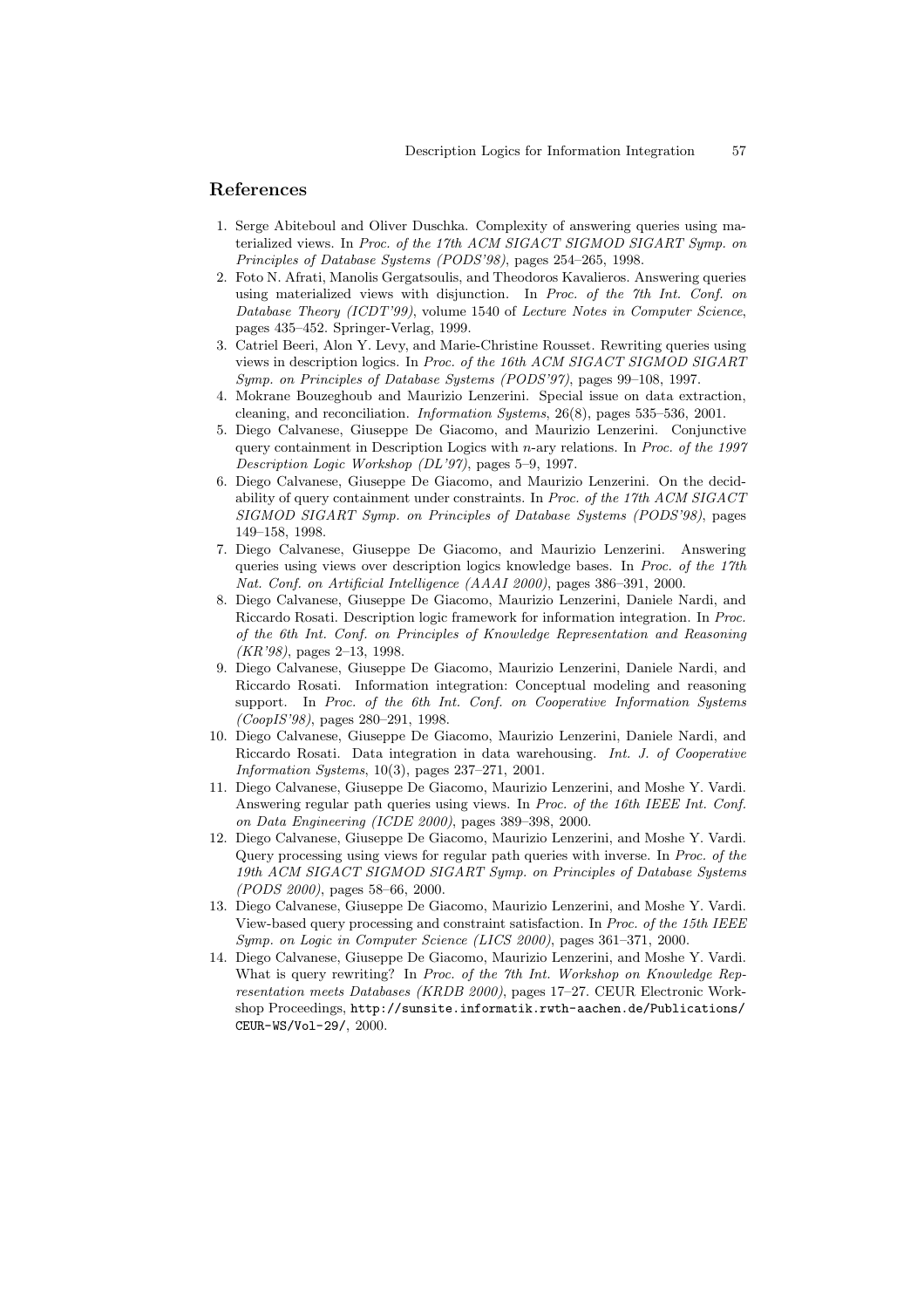- <span id="page-17-6"></span>15. Diego Calvanese, Maurizio Lenzerini, and Daniele Nardi. Description logics for conceptual data modeling. In Jan Chomicki and Günter Saake, editors, *Logics for Databases and Information Systems*, pages 229–264. Kluwer Academic Publisher, 1998.
- <span id="page-17-0"></span>16. Tiziana Catarci and Maurizio Lenzerini. Representing and using interschema knowledge in cooperative information systems. *J. of Intelligent and Cooperative Information Systems*, 2(4):375–398, 1993.
- <span id="page-17-4"></span>17. S. Chaudhuri, S. Krishnamurthy, S. Potarnianos, and K. Shim. Optimizing queries with materialized views. In *Proc. of the 11th IEEE Int. Conf. on Data Engineering (ICDE'95)*, Taipei (Taiwan), 1995.
- <span id="page-17-8"></span>18. P. P. Chen. The Entity-Relationship model: Toward a unified view of data. *ACM Trans. on Database Systems*, 1(1):9–36, March 1976.
- <span id="page-17-14"></span>19. Sara Cohen, Werner Nutt, and Alexander Serebrenik. Rewriting aggregate queries using views. In *Proc. of the 18th ACM SIGACT SIGMOD SIGART Symp. on Principles of Database Systems (PODS'99)*, pages 155–166, 1999.
- <span id="page-17-9"></span>20. Giuseppe De Giacomo and Maurizio Lenzerini. What's in an aggregate: Foundations for description logics with tuples and sets. In *Proc. of the 14th Int. Joint Conf. on Artificial Intelligence (IJCAI'95)*, pages 801–807, 1995.
- <span id="page-17-12"></span>21. Giuseppe De Giacomo and Maurizio Lenzerini. TBox and ABox reasoning in expressive description logics. In Luigia C. Aiello, John Doyle, and Stuart C. Shapiro, editors, *Proc. of the 5th Int. Conf. on the Principles of Knowledge Representation and Reasoning (KR'96)*, pages 316–327. Morgan Kaufmann, Los Altos, 1996.
- <span id="page-17-5"></span>22. Francesco M. Donini, Maurizio Lenzerini, Daniele Nardi, and Andrea Schaerf. ALlog: Integrating Datalog and description logics. *J. of Intelligent Information Systems*, 10(3):227–252, 1998.
- <span id="page-17-16"></span>23. Oliver M. Duschka and Michael R. Genesereth. Answering recursive queries using views. In *Proc. of the 16th ACM SIGACT SIGMOD SIGART Symp. on Principles of Database Systems (PODS'97)*, pages 109–116, 1997.
- <span id="page-17-7"></span>24. Ramez A. ElMasri and Shamkant B. Navathe. *Fundamentals of Database Systems*. Benjamin and Cummings Publ. Co., Menlo Park, California, 1988.
- <span id="page-17-11"></span>25. M. Fattorosi-Barnaba and F. De Caro. Graded modalities I. *Studia Logica*, 44:197– 221, 1985.
- <span id="page-17-10"></span>26. Michael J. Fischer and Richard E. Ladner. Propositional dynamic logic of regular programs. *J. of Computer and System Sciences*, 18:194–211, 1979.
- <span id="page-17-1"></span>27. Daniela Florescu, Alon Y. Levy, Ioana Manolescu, and Dan Suciu. Query optimization in the presence of limited access patterns. In *Proc. of the ACM SIGMOD Int. Conf. on Management of Data*, pages 311–322, 1999.
- <span id="page-17-2"></span>28. Helena Galhardas, Daniela Florescu, Dennis Shasha, and Eric Simon. An extensible framework for data cleaning. Technical Report 3742, INRIA, Rocquencourt, 1999.
- <span id="page-17-3"></span>29. Gösta Grahne and Alberto O. Mendelzon. Tableau techniques for querying information sources through global schemas. In *Proc. of the 7th Int. Conf. on Database Theory (ICDT'99)*, volume 1540 of *Lecture Notes in Computer Science*, pages 332– 347. Springer-Verlag, 1999.
- <span id="page-17-15"></span>30. Stéphane Grumbach, Maurizio Rafanelli, and Leonardo Tininini. Querying aggregate data. In *Proc. of the 18th ACM SIGACT SIGMOD SIGART Symp. on Principles of Database Systems (PODS'99)*, pages 174–184, 1999.
- <span id="page-17-13"></span>31. Ian Horrocks, Ulrike Sattler, Sergio Tessaris, and Stephan Tobies. Query containment using a DLR ABox. Technical Report LTCS-Report 99-15, RWTH Aachen, 1999.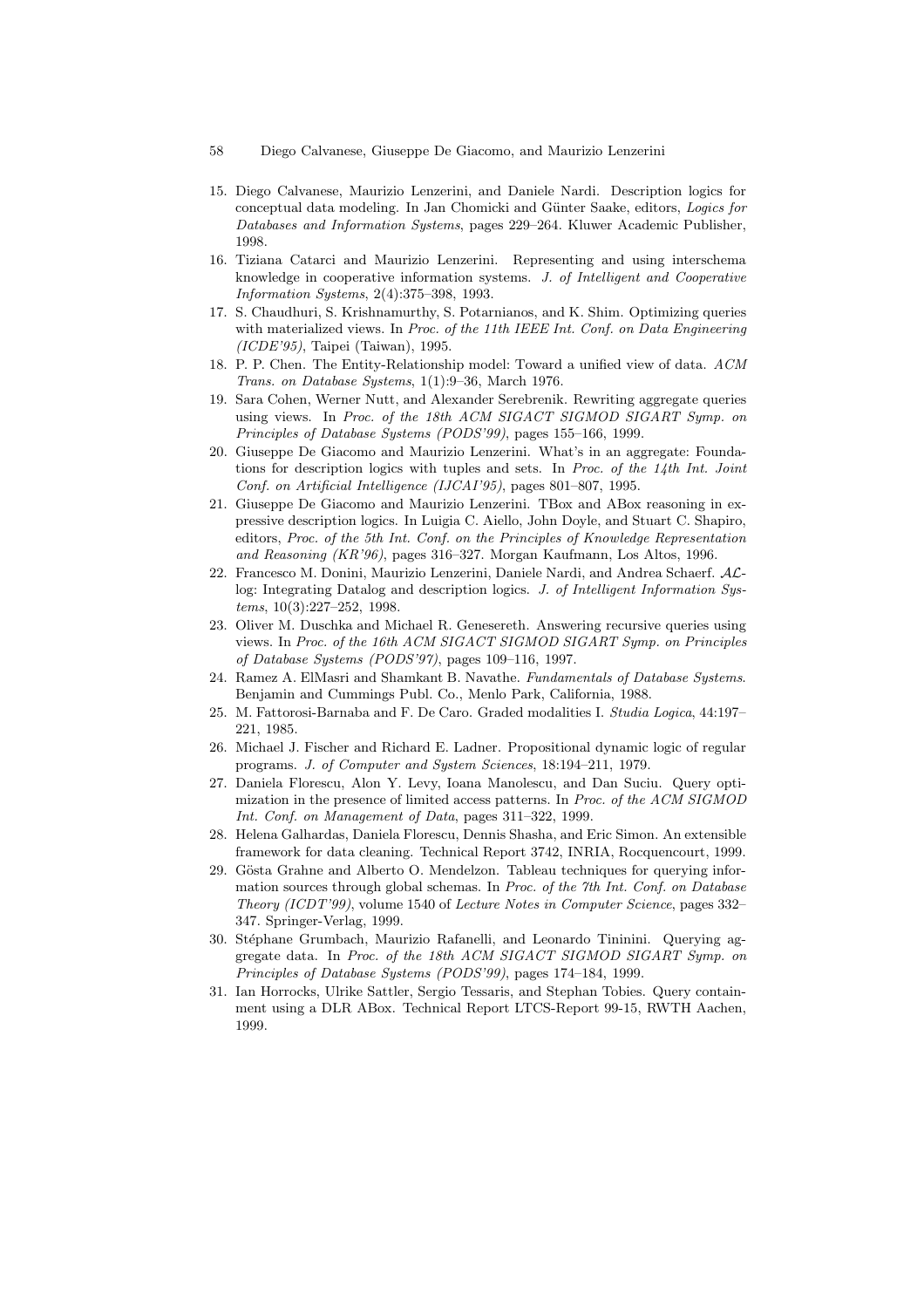- <span id="page-18-1"></span>32. Michael N. Huhns, Nigel Jacobs, Tomasz Ksiezyk, Wei-Min Shen an Munindar P. Singh, and Philip E. Cannata. Integrating enterprise information models in Carnot. In *Proc. of the Int. Conf. on Cooperative Information Systems (CoopIS'93)*, pages 32–42, 1993.
- <span id="page-18-9"></span>33. R. B. Hull and R. King. Semantic database modelling: Survey, applications and research issues. *ACM Computing Surveys*, 19(3):201–260, September 1987.
- <span id="page-18-0"></span>34. Matthias Jarke, Maurizio Lenzerini, Yannis Vassiliou, and Panos Vassiliadis, editors. *Fundamentals of Data Warehouses*. Springer-Verlag, 1999.
- <span id="page-18-10"></span>35. Dexter Kozen and Jerzy Tiuryn. Logics of programs. In Jan van Leeuwen, editor, *Handbook of Theoretical Computer Science — Formal Models and Semantics*, pages 789–840. Elsevier Science Publishers (North-Holland), Amsterdam, 1990.
- <span id="page-18-13"></span>36. Maurizio Lenzerini and Andrea Schaerf. Concept languages as query languages. In *Proc. of the 9th Nat. Conf. on Artificial Intelligence (AAAI'91)*, pages 471–476, 1991.
- <span id="page-18-7"></span>37. Alon Y. Levy. Obtaining complete answers from incomplete databases. In *Proc. of the 22nd Int. Conf. on Very Large Data Bases (VLDB'96)*, pages 402–412, 1996.
- <span id="page-18-15"></span>38. Alon Y. Levy, Alberto O. Mendelzon, Yehoshua Sagiv, and Divesh Srivastava. Answering queries using views. In *Proc. of the 14th ACM SIGACT SIGMOD SIGART Symp. on Principles of Database Systems (PODS'95)*, pages 95–104, 1995.
- <span id="page-18-8"></span>39. Alon Y. Levy and Marie-Christine Rousset. CARIN: A representation language combining Horn rules and description logics. In *Proc. of the 12th Eur. Conf. on Artificial Intelligence (ECAI'96)*, pages 323–327, 1996.
- <span id="page-18-2"></span>40. Alon Y. Levy, Divesh Srivastava, and Thomas Kirk. Data model and query evaluation in global information systems. *J. of Intelligent Information Systems*, 5:121– 143, 1995.
- <span id="page-18-5"></span>41. Chen Li and Edward Chang. Query planning with limited source capabilities. In *Proc. of the 16th IEEE Int. Conf. on Data Engineering (ICDE 2000)*, pages 401–412, 2000.
- <span id="page-18-6"></span>42. Chen Li and Edward Chang. On answering queries in the presence of limited access patterns. In *Proc. of the 8th Int. Conf. on Database Theory (ICDT 2001)*, 2001.
- <span id="page-18-4"></span>43. Chen Li, Ramana Yerneni, Vasilis Vassalos, Hector Garcia-Molina, Yannis Papakonstantinou, Jeffrey D. Ullman, and Murty Valiveti. Capability based mediation in TSIMMIS. In *Proc. of the ACM SIGMOD Int. Conf. on Management of Data*, pages 564–566, 1998.
- <span id="page-18-3"></span>44. Anand Rajaraman, Yehoshua Sagiv, and Jeffrey D. Ullman. Answering queries using templates with binding patterns. In *Proc. of the 14th ACM SIGACT SIGMOD SIGART Symp. on Principles of Database Systems (PODS'95)*, 1995.
- <span id="page-18-12"></span>45. Marie-Christine Rousset. Backward reasoning in ABoxes for query answering. In *Proc. of the 1999 Description Logic Workshop (DL'99)*, pages 18–22. CEUR Electronic Workshop Proceedings, http://sunsite.informatik.rwth-aachen. de/Publications/CEUR-WS/Vol-22/, 1999.
- <span id="page-18-14"></span>46. Andrea Schaerf. *Query Answering in Concept-Based Knowledge Representation Systems: Algorithms, Complexity, and Semantic Issues*. PhD thesis, Dipartimento di Informatica e Sistemistica, Universit`a di Roma "La Sapienza", 1994.
- <span id="page-18-11"></span>47. Klaus Schild. A correspondence theory for terminological logics: Preliminary report. In *Proc. of the 12th Int. Joint Conf. on Artificial Intelligence (IJCAI'91)*, pages 466–471, Sydney (Australia), 1991.
- <span id="page-18-16"></span>48. D. Srivastava, S. Dar, H. V. Jagadish, and A. Levy. Answering queries with aggregation using views. In *Proc. of the 22nd Int. Conf. on Very Large Data Bases (VLDB'96)*, pages 318–329, 1996.